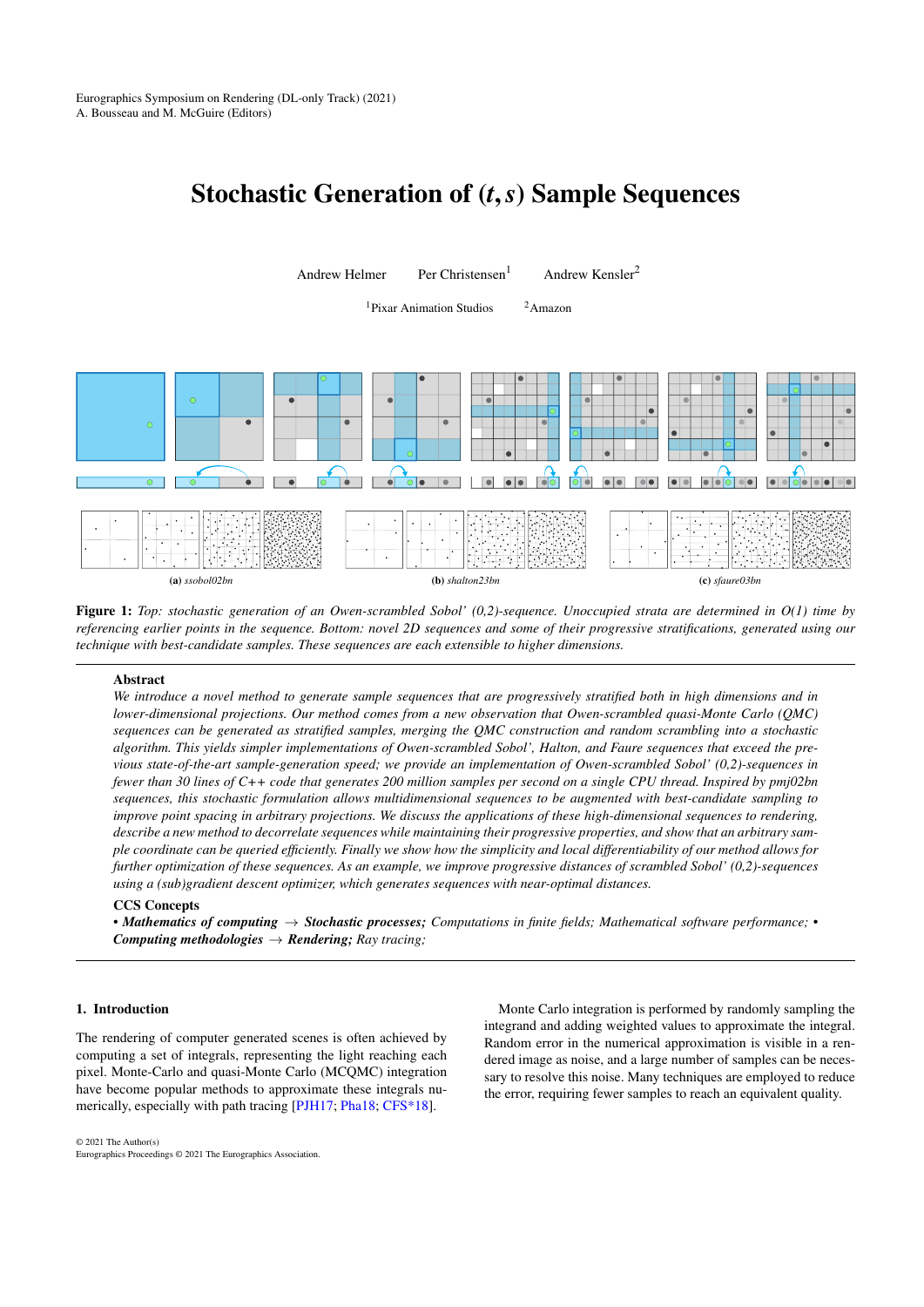<span id="page-1-0"></span>Fundamental to Monte Carlo integration is the generation of multidimensional sample points. These samples are often generated with each coordinate in the unit interval  $[0,1)$  and warped to another domain. Sample points that are well-distributed in the unit hypercube give much lower error than uniform random samples [\[Mit96;](#page-12-3) [Owe13;](#page-12-4) [PJH17;](#page-12-0) [CKK18;](#page-12-5) [SÖA\\*19\]](#page-12-6). The generation of points in the unit hypercube is an ongoing area of research, with many different methods of sample generation [\[KAC\\*19\]](#page-12-7). These sample generation methods can be divided into those that generate well-distributed *sample sets* – a fixed number of samples – and methods that generate progressive *sample sequences*, with good distributions for prefixes of the sequence. Sample sequences have lower error in adaptive sampling and interactive (progressive) rendering, which has contributed to their popularity [\[Pha18\]](#page-12-1).

Stratification splits the domain into non-overlapping regions (strata), typically hyperrectangles in rendering, and limits the number of sample points in each stratum, ensuring more even distributions. For simple integrals, stratification gives provably lower error and faster asymptotic convergence [\[Mit96\]](#page-12-3), and distributions are better maintained when warping to other domains [\[PJH17\]](#page-12-0). Empirically, even complex rendering integrals have dramatically reduced error with stratified samples [\[CFS\\*18;](#page-12-2) [JEK\\*19\]](#page-12-8).

For those reasons, we focus on progressively stratified sample sequences. Two approaches are commonly taken to generate these sequences for rendering. The first is to use explicit stratification; data structures track the occupancy of strata, and points are placed stochastically into unoccupied strata. Alternatively, deterministic quasi-Monte Carlo (QMC) sequences are generated with constructions that guarantee stratification, and then are randomized in a way that maintains the stratification [\[LEc18;](#page-12-9) [Owe95\]](#page-12-10).

In this paper, we present a new approach that combines stratified sampling and randomized quasi-Monte Carlo: random samples are directly generated within unoccupied strata, without needing data structures to represent those strata. Our approach is capable of generating many different sample sequences and provides multiple improvements over previous sample generation methods:

- The pmj02(bn) sequences from Christensen et al.  $[CKK18]$  are naturally extended to higher dimensions, retaining the option of using best-candidate sampling. One way to extend to higher dimensions is as base-*s* (0,*s*)-sequences, which have even stronger stratifications in all lower dimensional projections than the orthogonal array sample sets of Jarosz et al. [\[JEK\\*19\]](#page-12-8).
- The pmj02 sequences are generated roughly two orders of magnitude faster than with Pharr's efficient traversal [\[Pha19\]](#page-12-11).
- Owen-scrambled sequences are simpler to implement and can be generated at a new state-of-the-art performance, faster than both hashing [\[LK11;](#page-12-12) [Bur20\]](#page-12-13) in base 2 and lazy permutation trees [\[FK02\]](#page-12-14) in higher bases.
- The points of Owen-scrambled sequences are locally differentiable with respect to pseudorandom parameters.

The simplicity, high performance, and differentiability of this stochastic generation allows for new optimizations of multidimensional sample sequences. Section [6](#page-11-0) will show an example using gradient descent to improve point spacing of sequences.

#### 2. Related work

We begin with a review of previous work in stratified sampling for rendering.

Stratified sample sets. Cook [\[Coo86\]](#page-12-15) introduced jittered sampling for solving rendering problems, randomly offsetting points on a uniform grid. Chiu et al. [\[CSW94\]](#page-12-16) combined jittered sampling with Latin hypercube sampling to generate multi-jittered samples. Kensler [\[Ken13\]](#page-12-17) improved the distribution of multi-jittered sampling with correlated shuffling. Jarosz et al. [\[JEK\\*19\]](#page-12-8) presented a construction of sample sets based on orthogonal arrays, stratifying points in both high dimensions and lower-dimensional projections. The generation of these sample sets share an elegant property: none of them require data structures to implement, instead they are directly constructed to yield those stratifications.

Stochastically generated sample sequences. Unlike the algorithms to generate sample sets, stochastic generation of sample sequences generally requires either a spatial data structure, or  $O(N^2)$  time to compute a sequence, as each sample must be checked against the location of previous samples. Kajiya [\[Kaj86\]](#page-12-18) first presented algorithms for hierarchical stratified sampling for rendering, using a kd-tree to keep track of occupied strata. Keros et al. [\[KDS20\]](#page-12-19) also used a kd-tree for high-dimensional stratification of arbitrary sample counts. Mitchell [\[Mit91\]](#page-12-20) introduced best-candidate samples, where a set of random candidate points are generated, and the next point in a sequence is chosen to be the furthest of those candidates from all previous points.

Recently, Christensen et al. [\[CKK18\]](#page-12-5) presented methods to generate stratified 2D sample sequences, notably the pmj02 sequences. They combined stratification with Mitchell's best-candidate sampling to generate "pmj02bn" sequences with improved point spacing. Pharr [\[Pha19\]](#page-12-11) described a clever traversal of the strata to efficiently generate the pmj02 and pmj02bn sequences. The techniques we will present in this paper extend their work into higher dimensions, while also providing faster generation of pmj02 sequences.

Quasi-Monte Carlo sample sequences. Quasi-Monte Carlo sequences are an appealing alternative to sample sets and stochastically generated sequences. Mathematical constructions give deterministic sequences that have progressive stratification guarantees, while being easy to compute. We will use the constructions of the van der Corput [\[Cor35\]](#page-12-21), Sobol' [\[Sob67\]](#page-12-22), Halton [\[Hal60\]](#page-12-23), and Faure  $[Fau82]$  sequences, and the definition of  $(t, s)$ -sequences from Niederreiter [\[Nie87\]](#page-12-25). For a more extensive overview of quasi-Monte Carlo sequences, see chapters 15 through 17 of Owen's book [\[Owe13\]](#page-12-4) and Dick and Pillichshammer's book [\[DP10\]](#page-12-26).

Scrambling and optimization. The deterministic construction of QMC sequences displays rendering errors as structured pixel artifacts [\[PJH17\]](#page-12-0), rather than noise. These artifacts are less appealing visually and harder for modern denoisers to handle. The construction also prevents the quantification of uncertainty [\[Owe13\]](#page-12-4). To overcome those issues, QMC sequences must be *randomized*. L'Ecuyer [\[LEc18\]](#page-12-9) provides a tutorial of randomized QMC techniques. Notably, Owen [\[Owe95\]](#page-12-10) introduced a randomization that preserves stratifications, called nested uniform scrambling, Owen's scrambling, or *Owen-scrambling*, which will be described in Section [3.2.](#page-2-0) Owen-scrambling also reduces the error on smooth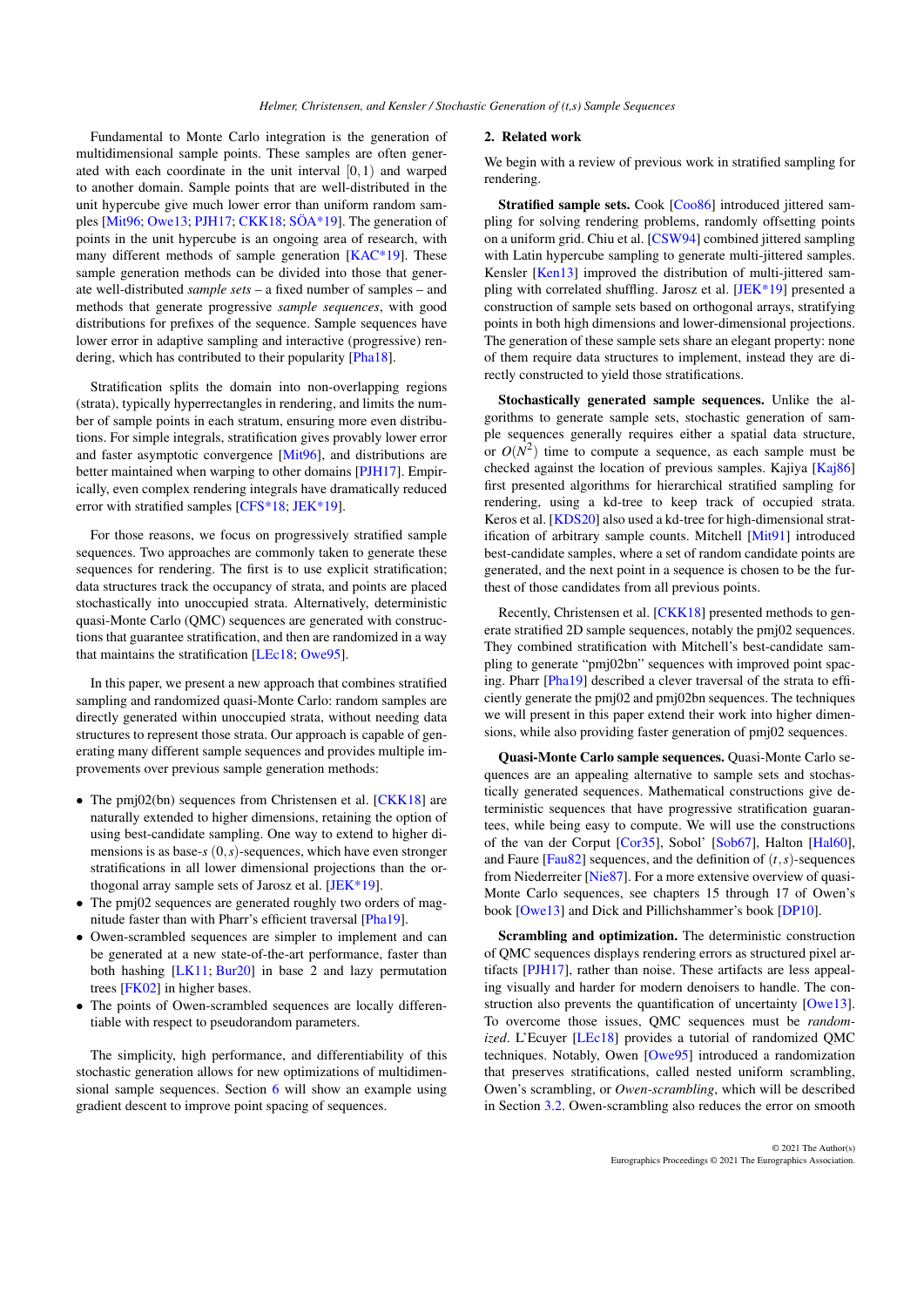<span id="page-2-6"></span>integrals by decorrelating the less significant digits. Considerable work has been done to improve the performance of Owen-scrambling [\[FK02;](#page-12-14) [AKI10\]](#page-11-1). Laine and Karras [\[LK11\]](#page-12-12) observed that, in base 2, Owen-scrambling can be performed efficiently with hashing, which Burley [\[Bur20\]](#page-12-13) expanded upon. Alternatively, simpler methods of scrambling are used [\[Mat98;](#page-12-27) [KK02\]](#page-12-28), which have slower convergence on smooth integrals [\[Owe03\]](#page-12-29).

A related direction is the optimization of QMC sequences. Ahmed et al. [\[APC\\*16\]](#page-11-2) and Perrier et al. [\[PCX\\*18\]](#page-12-30) optimized van der Corput and Sobol' sequences, respectively, to achieve blue noise. Ahmed and Wonka [\[AW21\]](#page-11-3) described an elegant method to optimize point sets with strict stratifications, but left the optimization of sequences as future work. Common to both randomization and optimization techniques is a set of *discrete* permutations on pre-generated points. In contrast, our new method generates Owenscrambled sequences using a continuous, stochastic algorithm.

#### <span id="page-2-5"></span>3. Generation of one-dimensional sequences

This section discusses techniques to generate 1-dimensional stratified sequences in the unit interval  $[0,1)$ , which will be expanded to higher dimensions in Section [4.](#page-3-0) The goal is to generate sequences with progressive stratification in a chosen base, *b*, where any prefix of  $N = b^m$  sample points will have exactly one point in each sub-interval of length  $1/N$ :  $\left[\frac{0}{N}, \frac{1}{N}\right), \left[\frac{1}{N}, \frac{2}{N}\right), \ldots, \left[\frac{N-1}{N}, \frac{N}{N}\right)$ . We begin with background on the van der Corput sequence in Section [3.1](#page-2-1) and Owen-scrambling in Section [3.2](#page-2-0) before moving on to our contributions to 1D sequences in Section [3.3.](#page-2-2)

#### <span id="page-2-1"></span>3.1. The van der Corput sequence

Van der Corput [\[Cor35\]](#page-12-21) described a simple algorithm to generate one-dimensional stratified sample sequences. Intuitively, the van der Corput sequence progressively subdivides the unit interval into sub-intervals ("strata") and each new sample is placed at the lowest boundary of an unoccupied sub-interval, in the same order as the initial points. Table [1](#page-2-3) shows the computation and values of the first 5 samples in base 2, for which Kollig and Keller [\[KK02\]](#page-12-28) give an efficient implementation using bit arithmetic.

<span id="page-2-3"></span>

| Table 1: Computation of the base-2 van der Corput sequence. |  |  |
|-------------------------------------------------------------|--|--|
|-------------------------------------------------------------|--|--|

| index | base-2 expansion | radical inverse                           |           |  |
|-------|------------------|-------------------------------------------|-----------|--|
|       |                  | $\frac{0}{2}$                             | $= 0.0$   |  |
|       |                  | $\frac{1}{2}$                             | $= 0.5$   |  |
| 2     | 0,1              |                                           | $= 0.25$  |  |
| 3     | 1,1              | $rac{1}{2} + \frac{1}{4}$                 | $= 0.75$  |  |
|       | 0, 0, 1          | $\frac{0}{2} + \frac{0}{4} + \frac{1}{8}$ | $= 0.125$ |  |

To generate  $x_i$ , the *i*'th sample of the sequence, *i* is first expanded into its base-*b* digits  $d_{0,b}(i), d_{1,b}(i), d_{2,b}(i)$ ... such that

$$
i = \sum_{m=0}^{\lfloor \log_b(i) \rfloor} d_{m,b}(i) b^m
$$

with  $d_{m,b}(i) \in \{0,1,\ldots,b-1\}$  for an integer base  $b \geq 2$ .

© 2021 The Author(s)

Eurographics Proceedings © 2021 The Eurographics Association.

 $x_i$  in the base-*b* van der Corput sequence is then computed as the *radical inverse* of that *b*-ary expansion:

$$
x_i = \sum_{m=0}^{\lfloor \log_b(i) \rfloor} d_{m,b}(i) b^{-m-1},
$$

where the digits are flipped around the radix point.

A notable property of the unscrambled van der Corput sequence is that, for  $N = b^m$  samples, all sample positions are equidistant from their neighbors. This correlation is not optimal when calculating smooth integrals [\[Owe13\]](#page-12-4). For example, when integrating a 1D Gaussian distribution, root mean square error diminishes at  $O(N^{-1}).$ 

# <span id="page-2-0"></span>3.2. Owen-scrambling

Owen [\[Owe95\]](#page-12-10) introduced a method to scramble the digits of a sample sequence such as the base-*b* van der Corput sequence. The interval  $[0,1)$  is first divided into *b* intervals of equal length. These intervals are randomly shuffled. Then each interval is recursively divided into *b* sub-intervals, those are randomly shuffled as well, and so on. The random shuffles in each sub-interval are independent of shuffles in other sub-intervals; see Figure [2.](#page-2-4) Because the sample scramblings in each interval are independent, the original fixed distance between adjacent samples is broken up, and this added randomness improves convergence when the samples are used to integrate certain classes of functions. For example, Owen-scrambling the van der Corput sequence improves the error convergence of a Gaussian integral from  $O(N^{-1})$  to  $O(\frac{-3}{2})$  [\[Owe13\]](#page-12-4). Laine and Karras [\[LK11\]](#page-12-12) and Burley [\[Bur20\]](#page-12-13) have introduced efficient hashbased implementations of Owen scrambling.

<span id="page-2-4"></span>

Figure 2: *Owen-scrambling the first three sample points of the base-3 van der Corput sequence. The three sub-intervals within each interval are shuffled randomly and independently.*

# <span id="page-2-2"></span>3.3. Stochastic generation of one-dimensional sequences

Before introducing the new multidimensional sampling technique, we discuss a stochastic algorithm that is a straightforward adaptation of progressive jittered sequences [\[Kaj86;](#page-12-18) [CKK18\]](#page-12-5) to one dimension.

The algorithm starts by placing the first sample randomly in the unit interval. The unit interval is then subdivided into two subintervals of length 1/2 and the second sample is placed at a random position in the opposite sub-interval of the first sample.

The two half-intervals are subdivided into four quarter-intervals.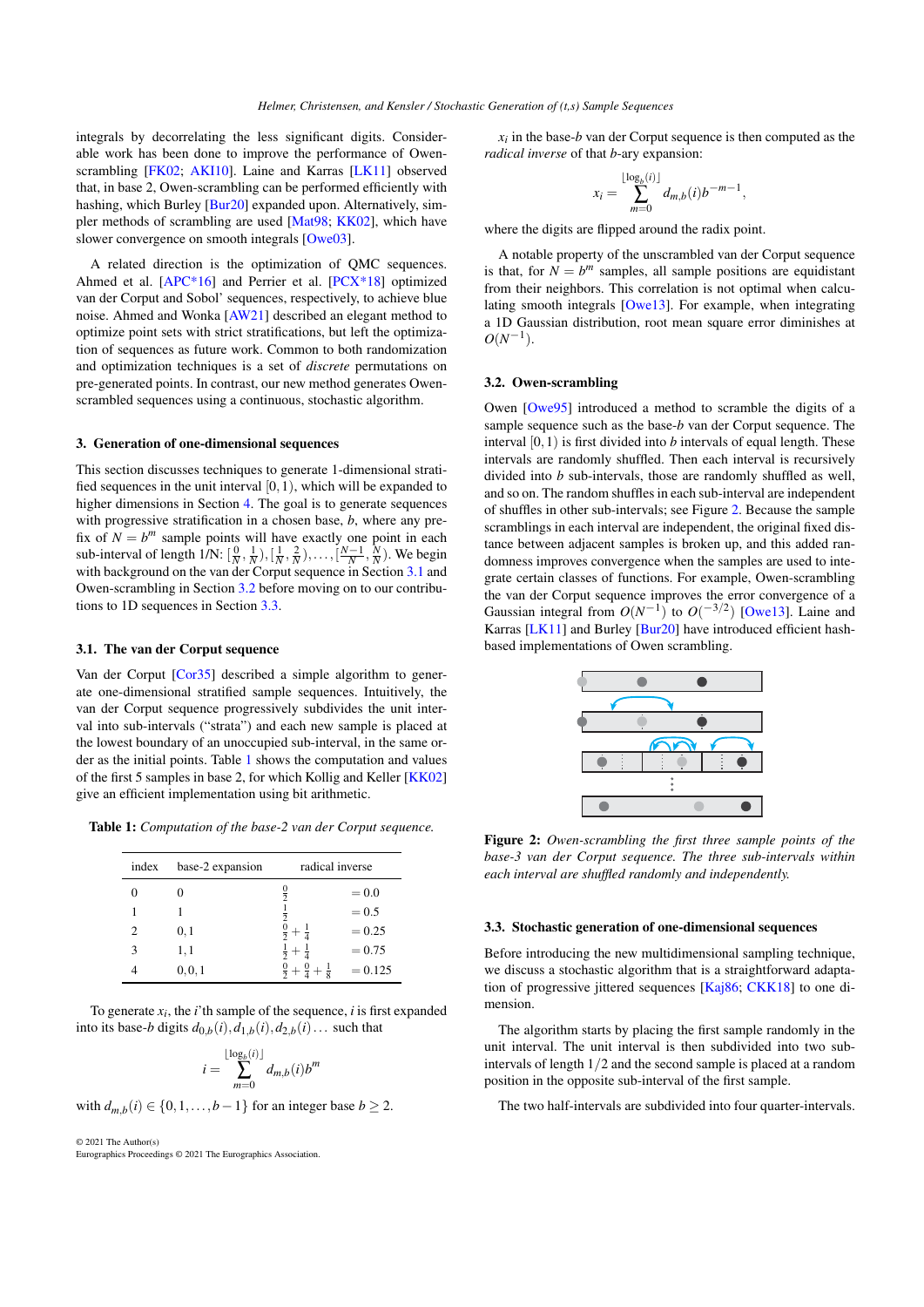<span id="page-3-5"></span><span id="page-3-1"></span>The third sample is placed in the same half-interval as the first sample, but the opposite quarter-interval. The fourth sample is placed in the same way, adjacent to the second sample. This process is illustrated in Figure [3.](#page-3-1)



Figure 3: *Stochastic generation of the first four 1D sample points. The valid sub-interval (blue) for each new point is determined by swapping from a previous sample to the adjacent sub-interval.*

For a sub-interval  $\left[\frac{t}{N}, \frac{t+1}{N}\right)$  with  $t \in \{0, ..., N-1\}$ ,  $N \in$  $\{2^1, 2^2, 2^3, \dots\}$ , the adjacent unoccupied sub-interval can be obtained using the bitwise exclusive-or (xor) operator  $\oplus_2$  as  $\left[\frac{t\oplus_2 1}{N}, \frac{(t\oplus_2 1)+1}{N}\right)$ . We refer to this as *swapping* the sub-intervals or *swapping from* a previous sample point. In Section [4.6](#page-7-0) we will generalize swapping to other prime bases.

To further extend the sequence, the unit interval is progressively subdivided after each set of sub-intervals is filled. At each stage the previous samples are iterated over in their original order, and for each previous sample, a new sample point is generated randomly in the adjacent sub-interval. The C++ code for this algorithm is given in Listing [1](#page-3-2) using the drand48() pseudorandom number generator (PRNG).

We make a new observation about this intuitive algorithm: it generates the Owen-scrambled base-2 van der Corput sequence. If the calls to the PRNG were replaced with the value 0.0, it would generate the unscrambled van der Corput sequence. Rather than generating the quasi-Monte Carlo points and then scrambling them, here the generation and scrambling have been merged into a stratified sample generation algorithm that is considerably faster and shorter than separate implementations.

<span id="page-3-2"></span>Listing 1: *C++ code to generate a stratified 1D sequence, identical to the Owen-scrambled base-2 van der Corput sequence.*

```
1 void get1DSamples(int nSamples, double samples[]) {
2 samples[0] = drand48();<br>3 for (int prevLen = 1; p
3 for (int prevLen = 1; prevLen < nSamples; prevLen *= 2) {
4 int nStrata = prevLen * 2;<br>5 for (int i = 0; i < prevLe
          for (int i = 0; i < prevLen && (prevLen+i) < nSamples; i++) {
6 int \, prevXStratum = samples[i] * nStrata;<br>
7 samples[prevLen+i] = ((prevXStratum^1) +7 samples[prevLen+i] = ((prevXStratum^1) + drand48()) / nStrata;
\begin{matrix} 8 \\ 9 \end{matrix} }
    }<sup>}</sup>
```
## <span id="page-3-0"></span>4. Generation of multidimensional sequences

 $10$ 

We now move from one dimension to higher dimensions. We start with background on  $(t, s)$ -sequences in general and the Sobol' sequence in particular in Sections [4.1](#page-3-3) and [4.2,](#page-4-0) respectively. We will then expand our stochastic generation algorithm to multidimensional base-2 sequences in Sections [4.3](#page-4-1) and [4.4,](#page-6-0) allowing the generation of Owen-scrambled Sobol' sequences. Similarly, we review

Halton and Faure sequences in Section [4.5,](#page-6-1) before showing how our algorithm can generate randomized Halton and Faure sequences in Sections [4.6](#page-7-0) and [4.7.](#page-8-0)

## <span id="page-3-3"></span>4.1. (*t*,*s*)-sequences

The one-dimensional intervals of Section [3](#page-2-5) can be generalized to higher dimensions as elementary intervals. For any  $m \geq 0$ , the *s*dimensional unit hypercube  $[0,1)^s$  can be divided multiple ways into  $N = b^m$  non-overlapping boxes of volume 1/*N*. For example, in base  $b = 2$  with  $m = 3$  and  $s = 3$ , the unit cube can be partitioned (stratified) into ten grids: 8×1×1, 1×8×1, 1×1×8, 4×2×1, 4×1×2, 2×  $4\times1$ ,  $1\times4\times2$ ,  $1\times2\times4$ ,  $2\times1\times4$ , and  $2\times2\times2$ . In the  $2\times4\times1$  stratification, each stratum would be a sub-interval

$$
\left[\frac{k_0}{2^1}, \frac{k_0+1}{2^1}\right) \times \left[\frac{k_1}{2^2}, \frac{k_1+1}{2^2}\right) \times \left[\frac{0}{2^0}, \frac{1}{2^0}\right),\right
$$

where  $k_0 \in \{0, 1\}$ ,  $k_1 \in \{0, 1, 2, 3\}$ .

These strata of the unit hypercube are the base-*b elementary intervals*, with an elementary interval defined as

$$
E = \prod_{d=1}^{s} \left[ \frac{k_d}{b^{m_d}}, \frac{k_d+1}{b^{m_d}} \right)
$$

for integers  $0 \le k_d < m_d$  and where  $\sum_{d=1}^{s} m_d = m$ .

Using elementary intervals, Niederreiter [\[Nie87\]](#page-12-25) introduced the concept of  $(t, s)$ -sequences. A base- $b$   $(t, s)$ -sequence is an *s*dimensional sample sequence that has at most  $b<sup>t</sup>$  points in each elementary interval of volume  $1/b^{m-t}$ , for all disjoint subsequences  ${x_{ib^m}, \ldots, x_{(i+1)b^m-1}}$  with integers  $i, m \ge 0$ . Figure [4](#page-3-4) shows 2D elementary interval stratifications for 16 points with different *t* values.

<span id="page-3-4"></span>

Figure 4: *Elementary interval stratifications of 16 points for base-2*  $(t, 2)$ -sequences. Each elementary interval has an area of  $2^{t-4}$  and *contains* 2 *t points.*

A *t* value of zero, i.e., a (0,*s*)-sequence, achieves the ideal stratification, where all elementary intervals have exactly one point in them. Unfortunately it is only possible to have a (0,*s*)-sequence for  $s \leq b$ , where *b* is a prime power. For a constant base, the *t* value must be greater for sequences with more dimensions.

Owen-scrambling can be applied to  $(t, s)$ -sequences by scrambling each dimension independently, and this does not affect the *t* value. Regardless of their *t* value, Owen-scrambled (*t*,*s*)-sequences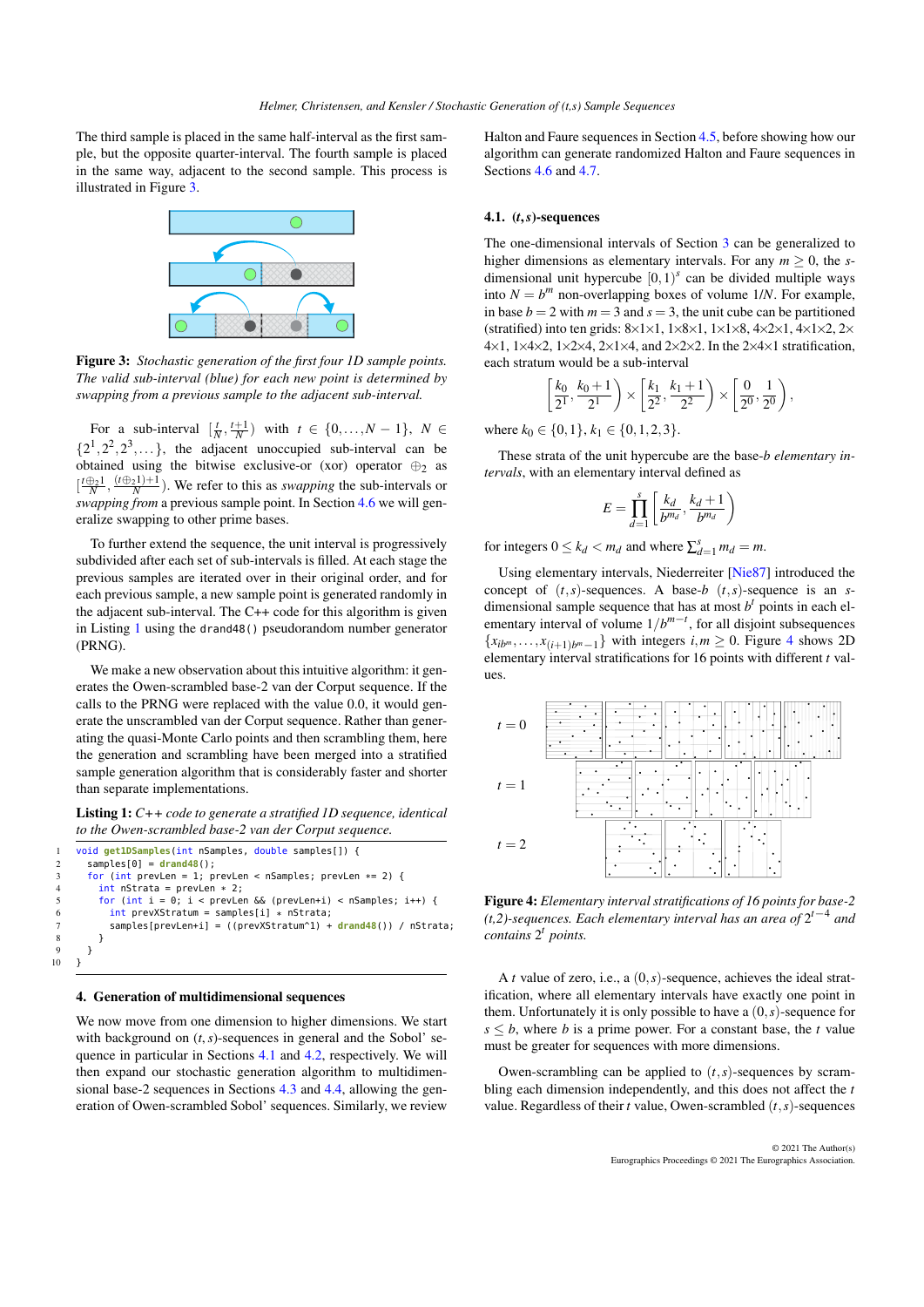<span id="page-4-3"></span>achieve asymptotically faster convergence on integrals than uniform random sampling. For sufficiently smooth integrals, the expected root mean square error for *N* sample points, when *N* is a power of the base *b*, diminishes as  $O(N^{-3/2} (\log N)^{(s-1)/2})$  compared to  $O(N^{-1/2})$  for uniform random sampling [\[Owe13\]](#page-12-4). The asymptotic convergence is faster even for discontinuous integrals, e.g.  $O(N^{-3/4})$  for 2D integrals [\[Mit96;](#page-12-3) [CKK18\]](#page-12-5).

(*t*,*s*)-sequences are often generated with the *digital method*. The digital method allows for the base *b* to be a prime power using finite field (Galois field) arithmetic. In this paper, we will focus on finite prime fields with modular arithmetic, although theoretically our contributions can be generalized to any finite field.

An *s*-dimensional digital sequence is defined by its *generator matrices*  $\{C^{(k)} \mid k \in S\}$ ,  $S = \{0, 1, \ldots, s - 1\}$ , with all elements  $\mathbf{C}_{ij}^{(k)}$  ∈ {0,1,... *b* − 1}. To generate  $x_j^{(k)}$ , the *k*'th coordinate of the *j*'th sample, the index *j* is again expanded into its base-*b* representation  $d_{0,b}(j), d_{1,b}(j), \ldots$  up to *n* digits, typically determined by the machine precision. The digits are treated as a column-vector

$$
\mathbf{d}_{j,b} = \begin{pmatrix} d_{0,b}(j) \\ d_{1,b}(j) \\ \vdots \\ d_{n-1,b}(j) \end{pmatrix}.
$$

For a given dimension *k*, the generator matrix  $\mathbf{C}^{(k)}$  is multiplied by the digit vector  $\mathbf{d}_{i,b}$  to obtain a scrambled column-vector of digits:

$$
\mathbf{y}_j^{(k)} = \mathbf{C}^{(k)} \mathbf{d}_{j,b} \mod b.
$$

The radical inverse is then applied to these scrambled digits to generate the coordinate  $x_j^{(k)}$ :

$$
x_j^{(k)} = \sum_{i=0}^{n-1} y_{j,i}^{(k)} b^{-i-1}.
$$

The *t* value of a sequence is determined by the selection of generator matrices, where linear independence between leading rows and columns of the matrices ensure certain multidimensional stratifications [\[DP10\]](#page-12-26). In sections [4.2](#page-4-0) and [4.5](#page-6-1) we will describe the Sobol', Halton, and Faure sequences, which all have non-singular upper triangular (NUT) generator matrices. Every dimension of a sequence with NUT matrices is a (0,1)-sequence, as the leading *k* rows and columns form a matrix of rank *k* for any *k*. The van der Corput sequence is the simplest  $(0,1)$ -sequence, where the generator matrix C is the identity matrix I.

# <span id="page-4-0"></span>4.2. The Sobol' sequence

The Sobol' sequence [\[Sob67\]](#page-12-22) is a base-2 (*t*,*s*)-sequence popular for multidimensional integration problems. The sequence is constructed using "direction numbers", and it is often generated with the digital method where the binary representation of the direction numbers correspond to columns of the generator matrices. The exact choice and meaning of the direction numbers is beyond the scope of this paper; we refer interested readers to Bratley and Fox [\[BF88\]](#page-11-4) for the details. We use the direction numbers found by

© 2021 The Author(s) Eurographics Proceedings © 2021 The Eurographics Association. Joe and Kuo [\[JK08\]](#page-12-31), with the generator matrices provided as part of the source code for the PBRT v3 renderer [\[PJH17\]](#page-12-0).

The first dimension of the Sobol' sequence is typically chosen to be the base-2 van der Corput sequence, and the generator of the second dimension is the upper-triangular Pascal matrix P modulo 2 with

$$
\mathbf{P} = \begin{pmatrix} 1 & 1 & 1 & 1 & \dots \\ 0 & 1 & 2 & 3 & \dots \\ 0 & 0 & 1 & 3 & \dots \\ 0 & 0 & 0 & 1 & \dots \\ \vdots & \vdots & \vdots & \vdots & \ddots \end{pmatrix} \text{ and } \mathbf{P} \text{ mod } 2 = \begin{pmatrix} 1 & 1 & 1 & 1 & \dots \\ 0 & 1 & 0 & 1 & \dots \\ 0 & 0 & 1 & 1 & \dots \\ 0 & 0 & 0 & 1 & \dots \\ \vdots & \vdots & \vdots & \vdots & \ddots \end{pmatrix}.
$$

This choice of generator matrices makes the first two dimensions a base-2 (0,2)-sequence. These matrices hint at two significant properties of the Sobol' sequence. First, all generator matrices are NUT, so all one-dimensional projections of the sequence are (0,1) sequences. Second, the *t* values of the Sobol' sequence are smaller for earlier sets of dimensions in the sequence. This is a useful property in path tracing, where the earlier dimensions generally have a greater weight in the rendering integral. Despite not having minimal *t* values, these characteristics are part of why the Sobol' sequence has found success in many applications [\[Owe13\]](#page-12-4). Base-2 sequences are also appealing because they can be generated efficiently using bit arithmetic for matrix multiplications, and Owen-scrambling can be performed with hashing [\[LK11;](#page-12-12) [Bur20\]](#page-12-13).

#### <span id="page-4-1"></span>4.3. Stochastic generation of base-2 (*t*,*s*)-sequences

The use of generator matrices to scramble a digit vector can be seen as shuffling the coordinates for each dimension. For example, the  $3 \times 3$  leading matrix of the second Sobol' dimension

$$
\mathbf{C}^{(1)} = \begin{pmatrix} 1 & 1 & 1 \\ 0 & 1 & 0 \\ 0 & 0 & 1 \end{pmatrix}
$$

<span id="page-4-2"></span>will swap the third and fourth point of the van der Corput sequence, and the fifth and the sixth point, as illustrated in Figure [5.](#page-4-2)

$$
\begin{array}{c} \n \text{POQOQOQ} \\ \n \text{OQOOOOO} \\ \n \end{array}
$$

Figure 5: *To generate the Sobol' (0,2)-sequence, the coordinates of the first dimension (top) can be permuted to form the second dimension (bottom).*

This observation inspires our new multidimensional stochastic algorithm. To extend the algorithm from Listing [1](#page-3-2) to multiple dimensions, each dimension will permute the index of previous samples used to choose sub-intervals for new samples.

The following example shows how we stochastically generate the first four samples of an Owen-scrambled Sobol' (0,2)-sequence: The first sample is placed randomly in the unit square. Each 1D unit interval is divided into two strata, and in both dimensions the next sample is placed in the opposite 1D stratum of the first point. The unit intervals are again subdivided. The *x* stratum of the third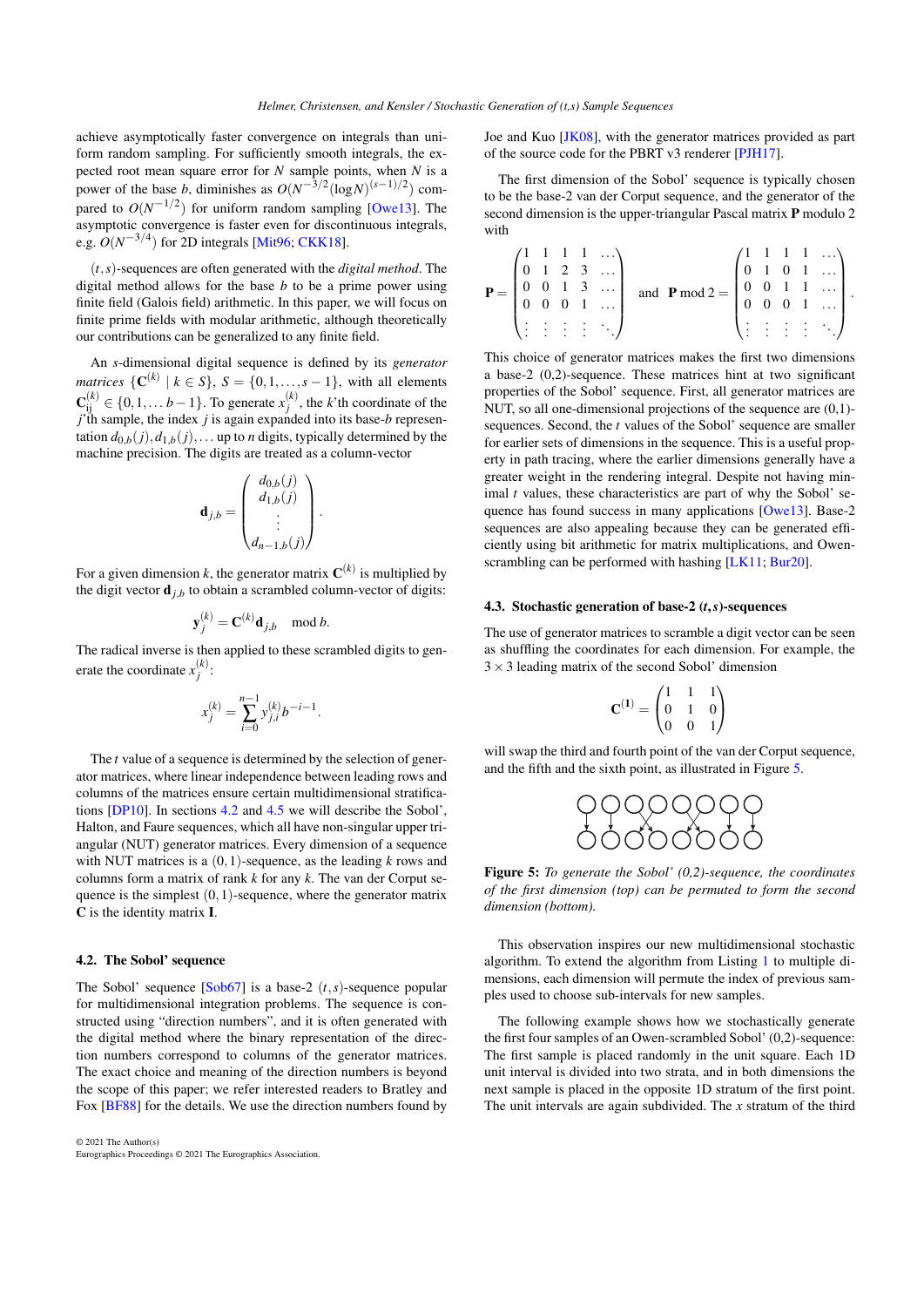<span id="page-5-3"></span><span id="page-5-0"></span>sample is swapped from the first sample, while the *y* stratum is swapped from the second sample. This is illustrated in Figure [6.](#page-5-0)



Figure 6: *Generation of the third sample (green) in 2D, swapping the sub-intervals of the first sample in the x-dimension and the second sample in the y-dimension.*

The fourth sample is generated conversely, swapping the *x* stratum of the second sample and the *y* stratum of the first, which will place it in the remaining empty cell of Figure [6.](#page-5-0) By permuting the order of the samples used to select sub-intervals on the *y*-axis, the four points are guaranteed to be placed in different 2D quadrants as well as different 1D sub-intervals.

Our base-2 algorithm starts by calculating *n* "xor-values" for each of the *s* dimensions,  $\{\chi_m^{(k)} \mid 0 \leq m < n, k \in S\}$ , in order to generate up to  $2^n$  samples. In Section [4.4,](#page-6-0) we will show how these xor-values can be derived from the  $n \times n$  NUT generator matrices of a QMC sequence.

Given the xor-values, the first sample in the base-2 sequence is generated randomly in the *s*-dimensional unit hypercube  $[0, 1)^s$ . To extend the sequence from  $2^m$  samples to  $2^{m+1}$  samples, the *s* one-dimensional unit intervals are each stratified into  $2^{m+1}$  subintervals. The indices  $i \in \{0, 1, ..., 2^m - 1\}$  are iterated over, and for each new sample an unoccupied sub-interval in dimension *k* is selected, with the new coordinate  $x_{2^m+i}^{(k)}$  generated randomly within that sub-interval. The unoccupied sub-interval is selected by swapping from a previous coordinate  $x_j^{(k)}$ , with the *m*'th xor-value used to calculate the index:  $j = i \bigoplus_2 \chi_m^{(k)}$ .

The Owen-scrambled van der Corput sequence is a special case of this algorithm, where the xor-values  $\chi_*$  are all zero. The second dimension of the scrambled Sobol' (0,2)-sequence can be generated with the xor-values  $\chi^{(1)}_* = \{0, 1, 1, 7, 1, 19, \dots\}$ . This yields a new implementation of the Owen-scrambled Sobol' (0,2)-sequence shown in Listing [2,](#page-5-1) which is both short and remarkably fast. The supplemental code contains a stochastic implementation of the 64 dimensional Sobol' sequence.

In Table [2](#page-5-2) we compare the performance against four other methods of generating equivalent or similar (0,2)-sequences:

*Hash-based Owen scrambling*. Code is provided with the supplemental material of Burley [\[Bur20\]](#page-12-13) to generate Owen-scrambled Sobol' (0,2)-sequences using Laine-Karras hashing [\[LK11\]](#page-12-12).

*Hash-based Owen scrambling with precomputed Sobol' points*.

<span id="page-5-1"></span>Listing 2: *Stochastic generation of an Owen-scrambled Sobol' (0,2)-sequence in C++.*

```
1 void getStochasticSobol02Samples(int nSamples,
 2 double samples[][2]) {
 3 static constexpr uint32_t yXors[30] =<br>4 {6 \times 000000000}. 0x00000001. 0x000000
 4 {0x00000000, 0x00000001, 0x00000001, 0x00000007,
              5 0x00000001, 0x00000013, 0x00000015, 0x0000007f,
 6 0x00000001, 0x00000103, 0x00000105, 0x0000070f,
 7 0x00000111, 0x00001333, 0x00001555, 0x00007fff,
 8 0x00000001, 0x00010003, 0x00010005, 0x0007000f,
9 0x00010011, 0x00130033, 0x00150055, 0x007f00ff,
              10 0x00010101, 0x01030303, 0x01050505, 0x070f0f0f,
11 0x01111111, 0x13333333};
12 samples[0][0] = drand48();
13 samples[0][1] = drand48();
14 for (int logN = 0, prevLen = 1;<br>15 orevLen < nSamples:
15 prevLen < nSamples;<br>16 loaN++. prevLen *=
16 logN++, prevLen *= 2) {<br>17 int nStrata = nrevLen * 2:
17 int nStrata = prevLen * 2;<br>18 for (int i = 0: i < prevLe
          for (int i = 0; i < prevLen && (prevLen+i) < nSamples; i++) {
19 // Get strata of previous samples.
20 int prevXStratum = samples[i][0] * nStrata;
21 int prevYStratum = samples[i^yXors[logN]][1] * nStrata;<br>22 // Generate new sample in adjacent strata.
22 // Generate new sample in adjacent strata.<br>23 Samples[prevlen+il[0] =
23 samples[prevLen+i][0] =<br>24 ((prevXStratum^1)<br>25 samples[prevLen+i][1] =
                     24 ((prevXStratum^1) + drand48()) / nStrata;
25 samples[prevLen+i][1] =<br>26 ((prevYStratum^1)
                     26 ((prevYStratum^1) + drand48()) / nStrata;
\begin{matrix} 27 & 3 \\ 28 & 3 \end{matrix}\begin{matrix} 28 \\ 29 \end{matrix} }
     \mathcal{E}
```
The majority of computation time with hash-based scrambling is used recalculating the unscrambled values of the Sobol' (0,2) sequence. For a fixed memory overhead, we precompute these samples and store them as 16-bit integers.

Lazy permutation trees. We use the libsed library [\[FK01\]](#page-12-32) with the specialized RandomizedTSSequence\_base\_2 class and the same generators as the Sobol' (0,2)-sequence.

*Efficient generation of (0,2)-sequences*. Samples are generated in the same diagonally opposing order as Christensen et al. [\[CKK18\]](#page-12-5), using the traversal described by Pharr [\[Pha19\]](#page-12-11). Optimal disjoint subsequences are maintained implicitly using the strategy of Brown [\[Bro19\]](#page-12-33), generating true (0,2)-sequences.

<span id="page-5-2"></span>Table 2: *Single-threaded performance of generating 65536 samples of a scrambled (0,2)-sequence, measured on a 2.9 GHz Intel Core i7 (average time over 1024 runs). Memory and time for lazy permutation trees were measured using the libseq library [\[FK01\]](#page-12-32).* 

|                                     |                          | memory usage |          |
|-------------------------------------|--------------------------|--------------|----------|
| algorithm                           | time (samples/sec)       | per sequence | constant |
| Hashing [LK11; Bur20]               | $1.6$ ms $(40M)$         | $<$ 1 KB     | $<$ 1 KB |
| Hashing precomputed Sobol' points   | $0.6$ ms $(103M)$        | $<$ 1 KB     | 262 KB   |
| Lazy permutation trees $[FK02]$     | $2.5 \text{ ms } (26M)$  | $-2.200$ KB  | $<$ 1 KB |
| Efficient generation [CKK18; Pha19] | $40 \text{ ms } (1.66M)$ | 1.065 KB     | $<$ 1 KB |
| Stochastic generation (ours)        | $0.30$ ms $(215M)$       | 1.048 KB     | $<$ 1 KB |

Table [2](#page-5-2) shows that stochastic generation is faster than any other technique, and two orders of magnitude faster than Pharr [\[Pha19\]](#page-12-11), the only other stochastic generation algorithm. Hashing may still be preferable for many scenarios due to its low memory footprint. We applied a few obvious optimizations to each technique; these are detailed in the supplemental material.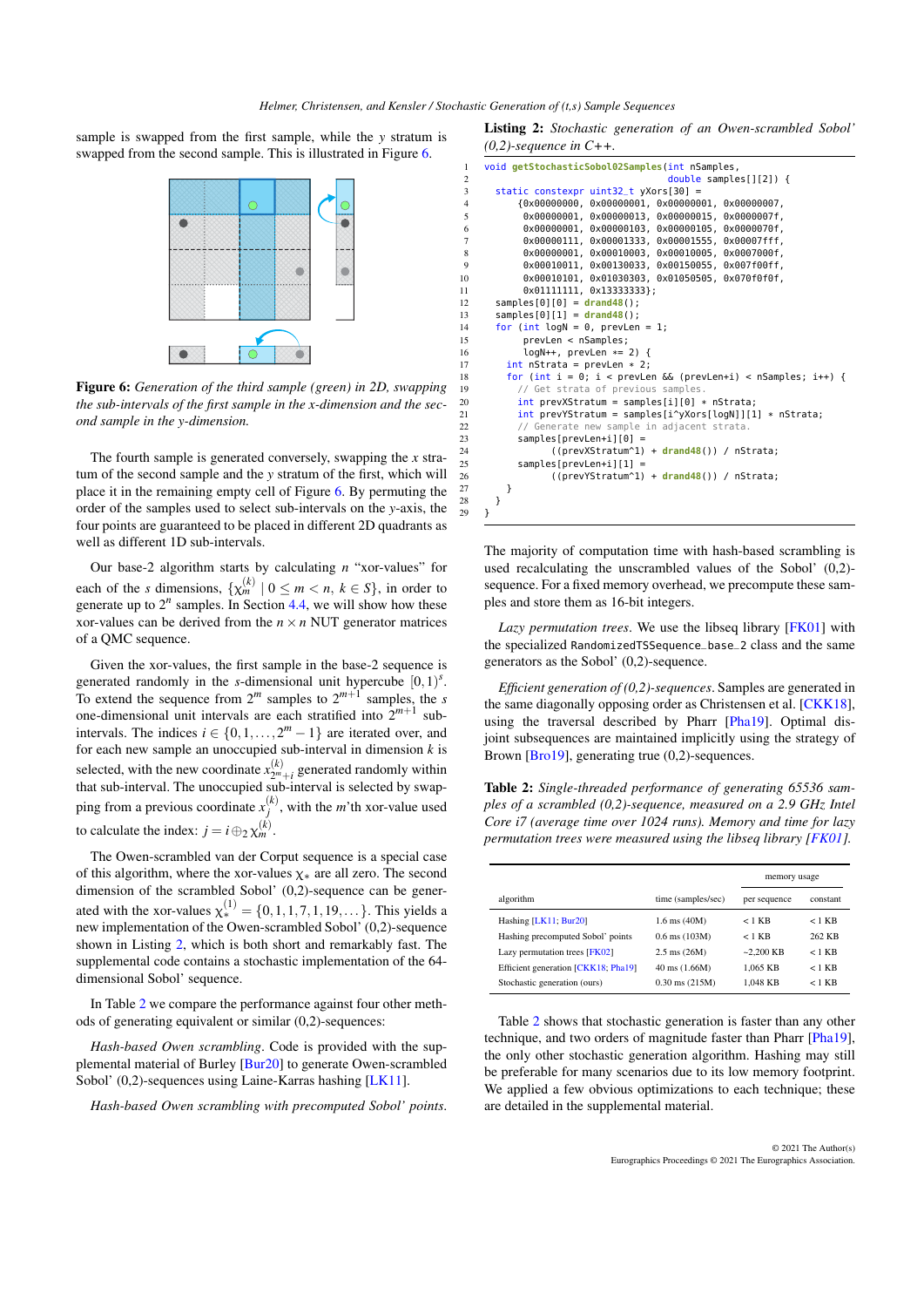## <span id="page-6-5"></span><span id="page-6-0"></span>4.4. Calculation of xor-values

The xor-values used in our stochastic algorithm are, in a sense, a reversal of the generator matrices. We start by defining a function

$$
m_b(i) = \lfloor \log_b(i) \rfloor
$$

that gives the index of the most significant digit of *i* in a prime base  $b$ , shortened to  $m(i)$  when discussing a base  $b$  sequence. For a sample  $i$  in base  $b$  with digital expansion vector  $\mathbf{d}_i$ , we would like to find an earlier sample *j* to swap from, such that

with

$$
\mathbf{C}\mathbf{d}_j + \mathbf{e}_{m(i)} = \mathbf{C}\mathbf{d}_i \mod b,
$$

$$
e_{m(i),k} = \begin{cases} 1 & \text{if } m(i) = k \\ 0 & \text{otherwise,} \end{cases}
$$

for integers  $k > 0$ . The sample index *i* can then be calculated with

$$
\mathbf{d}_j = \mathbf{d}_i - \mathbf{c}_{*,m(i)}^{-1} \mod b,\tag{1}
$$

where  $\mathbf{c}_{*,m(i)}^{-1}$  is the  $m(i)$ 'th column of the inverse of the generator matrix. However the stochastic generation algorithm iterates over the previous indices of the sequence, rather than using the new index of each sample, so the most significant digit needs to be truncated. We define a truncation operator that, in base 2, sets the last non-zero digit to zero:

$$
\tau(\mathbf{d}_i) = \mathbf{d}_i - \mathbf{e}_{m(i)} \mod b.
$$

We can apply  $\tau$  to each of the right-hand terms in Equation [1:](#page-6-2)

$$
\mathbf{d}_j = \tau(\mathbf{d}_i) - \tau(\mathbf{c}_{*,m(i)}^{-1}) \mod
$$

<span id="page-6-4"></span>In base 2, vector addition mod 2 is equivalent to an element-wise xor, hence the last term is the negated *b*-ary expansion of the xorvalue:

$$
\chi_m = \sum_{i=0}^m \left( -\tau(\mathbf{c}_{*,m}^{-1})_i \bmod b \right) b^i \tag{2}
$$

 $\boldsymbol{h}$ 

In summary, to compute *n* xor-values, the  $n \times n$  generator matrix C is inverted, one is subtracted from the diagonal entries, and the negated *m*'th column of the resulting matrix (modulo the base) is multiplied by powers of *b* and summed to calculate  $\chi_m$ . Python code to generate these values is given in Listing [3.](#page-6-3)

<span id="page-6-3"></span>Listing 3: *Computation of the xor-values from a generator matrix in Python.*

import numpy as np 2 def **get\_xor\_values**(gen\_matrix, base=2):  $3$  # Invert the matrix 4 m\_inv = np.linalg.**inv**(gen\_matrix).astype(int) % base 5 # Truncate the diagona<br>6 **m\_inv -= np.identity(m**  $m_i$ inv -= np.identity( $m_i$ inv.shape[0], dtype=int) 8 # Compute the xor-values from the negated columns. 9 # For base 2, base\_pow =  $(1, 2, 4, 8, 16...)$ 10 base\_pow = np.**power**(base, np.**arange**(0, gen\_matrix.shape[0])) <sup>11</sup> return [np.**sum**((-col % base)\*base\_pow) for col in m\_inv.T]

#### <span id="page-6-1"></span>4.5. The Halton and Faure sequences

7

The Halton sequence [\[Hal60\]](#page-12-23) is a multidimensional sequence where each dimension is a van der Corput sequence in a different base, with all bases coprime. Typically the bases are chosen

© 2021 The Author(s) Eurographics Proceedings © 2021 The Eurographics Association. to be successive primes, i.e., the first dimension is in base 2, the second dimension base 3, base 5, etc. The sequence is sometimes referenced using the bases, for example "the Halton 2,3" sequence is the 2D sequence with bases 2 and 3 for the *x* and *y* dimensions, respectively.

The Halton sequence is not strictly a  $(t, s)$ -sequence, although each dimension is a (0,1)-sequence, and the Owen-scrambled Halton sequence does not have the same asymptotic convergence on smooth integrals. However, it has a number of appealing properties. All subsequences of the Halton sequence are well-stratified, not only disjoint ones. This is useful for temporal antialiasing [\[YLS20\]](#page-12-34), where occlusions may cause earlier samples to be discarded. The Halton sequence also gives high-dimensional stratification for all lower dimensional projections. For a given set of *s* co-prime bases  ${b_0, b_1, \ldots, b_{s-1}}$ , any subsequence of  $N = \prod_{i=0}^{s-1} b_i^{m_i}$  samples will be stratified in the  $b_0^{m_0} \times b_1^{m_1} \times \cdots \times b_{s-1}^{m_{s-1}}$  grid. Figure [1b](#page-0-0) shows some of these stratifications for a Halton 2,3 sequence. Finally, the Owen-scrambled Halton sequence has the property that projections of higher dimensions have distributions similar to uniform random samples at low sample counts. This is unlike the Sobol' sequence, which can have harmful correlations between dimensions.

<span id="page-6-2"></span>Faure [\[Fau82\]](#page-12-24) described a general technique to construct a (0,*s*) sequence in a prime base  $b \geq s$ , equivalent to the Sobol' (0,2)sequence for  $s = b = 2$ . The generator matrices  $\{C^{(k)} | k \in S\}$ are constructed using upper-triangular Pascal matrices taken to the power of their dimension:

$$
\mathbf{C}^{(k)} = \mathbf{P}^k \mod b,
$$

where  $P^0 = I$ ,  $P^k = \prod_{i=1}^k P$  for  $k \ge 1$ , and

$$
\mathbf{P} = \begin{pmatrix} \rho_{0,0} & \rho_{0,1} & \rho_{0,2} & \dots \\ \rho_{1,0} & \rho_{1,1} & \rho_{1,2} & \dots \\ \rho_{2,0} & \rho_{2,1} & \rho_{2,2} & \dots \\ \vdots & \vdots & \vdots & \ddots \end{pmatrix},
$$

with

$$
\rho_{i,j} = \begin{cases}\n1 & \text{if } i = 0 \text{ or } i = j \\
0 & \text{if } i > j \\
\rho_{i,(j-1)} + \rho_{(i-1),j} & \text{otherwise.} \n\end{cases}
$$

The base *b* is often assumed to be the smallest prime greater than or equal to  $s$ , and we say the Faure  $(0,5)$ -sequence in short for the base-5 Faure (0,5)-sequence. Dick and Pillichshammer [\[DP10\]](#page-12-26) provide a proof that using the Pascal matrices gives  $(0, s)$ -sequences.

The progressive stratifications of a  $(0, s)$ -sequence ensure that all lower-dimensional projections of the sequence are well-stratified, themselves (0,*s*)-sequences, which is a valuable characteristic for rendering integrals [\[JEK\\*19\]](#page-12-8). Figure [7](#page-7-1) shows the stratifications for just 27 points of a scrambled Faure (0,3)-sequence. A drawback of Faure sequences is that many samples are needed to fill out the stratifications, especially for high dimensional sequences. They also only achieve optimal error convergence at powers of the base [\[Owe13\]](#page-12-4), which can be prohibitively far apart for high bases.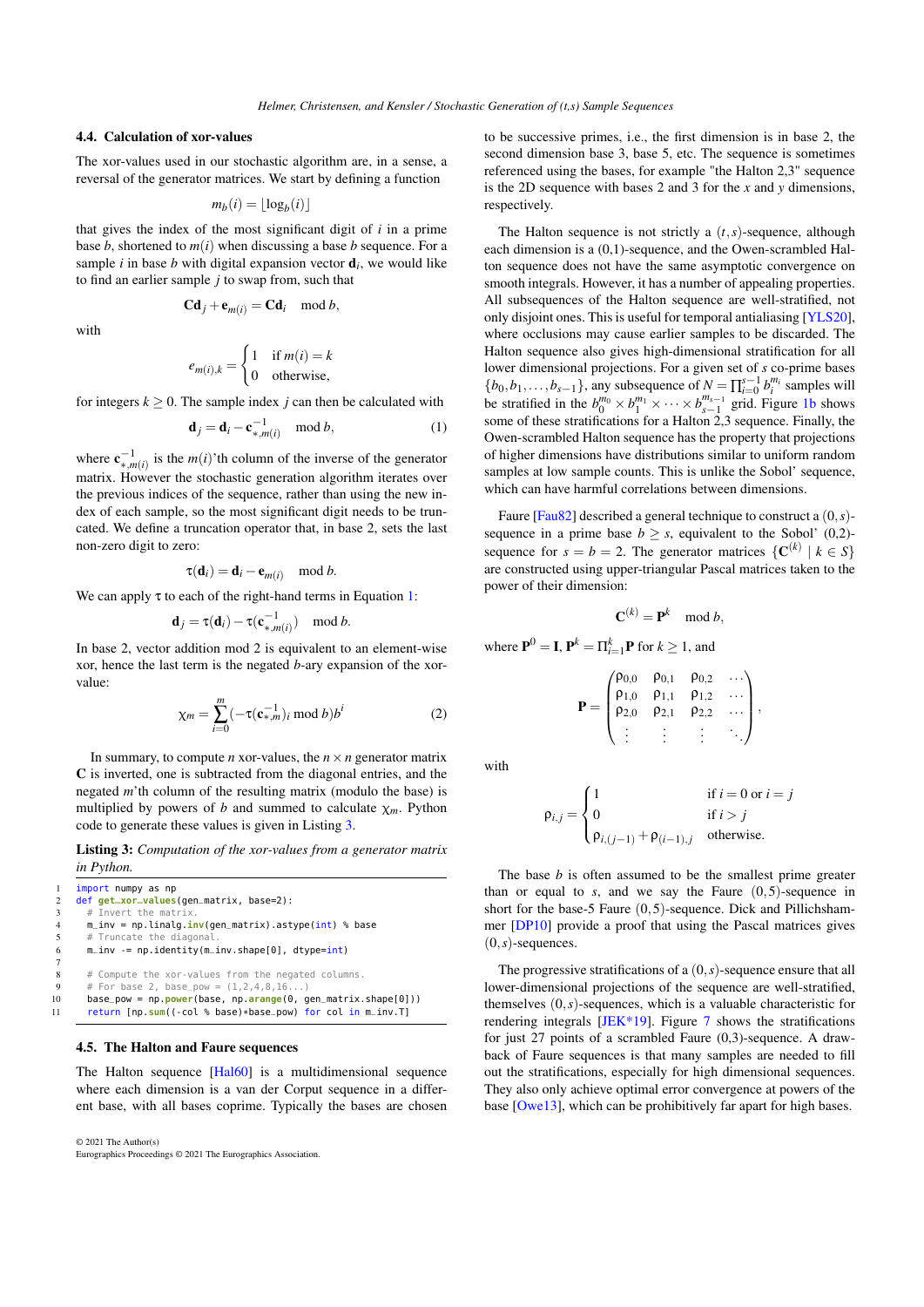<span id="page-7-4"></span><span id="page-7-1"></span>

Figure 7: *The first 27 samples of a scrambled Faure (0,3) sequence, stratified for all base-3 elementary intervals. Top row: stratification in the* 3×3×3 *grid. Bottom 3 rows: all 2D projections stratified in* 27×1*,* 9×3*,* 3×9*, and* 1×27*.*

## <span id="page-7-0"></span>4.6. Stochastic generation in prime bases

The new stochastic generation algorithm from Section [4.3](#page-4-1) can be extended to prime bases with three generalizations, which will enable the generation of Owen-scrambled Halton and Faure sequences.

First, when the sequence is extended from  $b^m$  to  $b^{m+1}$  samples, rather than iterating over the previous indices once, they need to be iterated over *b*−1 times. Each of these iterations is a *pass* with an index  $1 \leq p < b$ .

The second change involves adapting the meaning and use of "xor-values". Equation [2](#page-6-4) and Listing [3](#page-6-3) can be used for prime-base NUT matrices with ones on the diagonal, such as the Halton and Faure sequences, and a more general form can be derived for matrices with larger values on the diagonal. We note that our derivation of xor-values actually references samples from the previous *pass*, not from the previous power, so the inner loop must permute sample indices from the previous pass. Alternatively, one could multiply the digits of the xor-values by *p* to reference samples from the previous power.

The bitwise xor operator  $i \oplus_2 j$  is generalized to  $i \oplus_b j$  as a vector addition on the base-*b* digits of *i* and *j*, modulo the base (i.e., as carryless addition). Using template metaprogramming, compilers can efficiently optimize the integer divisions by the base [\[PJH17\]](#page-12-0), with10 }

out storing an array of digits. Listing [4](#page-7-2) shows an implementation of this function in C++.

| <b>Listing 4:</b> Add the digits of $x$ and $y$ in a prime base. |  |  |  |  |
|------------------------------------------------------------------|--|--|--|--|
|------------------------------------------------------------------|--|--|--|--|

```
template<unsigned BASE>
2 unsigned carrylessAdd(unsigned x, unsigned y) {<br>3 unsigned sum = 0, bPow = 1:
       unsigned sum = 0, bPow = 1;
4 while (y > 0 && x > 0) {
5 sum += ((x + y) % BASE) * bPow;
         x /= BASE; y /= BASE;
7 bPow *= BASE;
8 }
9 return sum + bPow*(x+y);
```
Adding the digits in higher bases will have  $O(log_b N)$  time complexity to generate each new coordinate, rather than the  $O(1)$  complexity of the base-2 algorithm. However, the results of adding the digits of each sample index with the corresponding χ*m* are fixed for a given generator matrix, so they can be precomputed and stored in an "index map".

Finally, strata swapping must be generalized to higher bases. When the sequence is extended from  $b^m$  to  $b^{m+1}$  points, the interval containing  $x_j$  with  $0 \le j < b^m$  is subdivided into *b* sub-intervals. We now have multiple choices of strata for the new samples, as shown in Figure [8.](#page-7-3)

<span id="page-7-3"></span>

Figure 8: *Stochastic generation of the 1D coordinates in base 3. The second sample can be placed in either of the two unoccupied sub-intervals, and the third sample is placed in the remaining one.*

We address this by randomly assigning *strata offsets*  $\{\delta_p\}$  =  $\{1,\ldots,b-1\}$  to each of the *b* − 1 new samples within an interval. We define  $t(j) = |x_j b^{m+1}|$ , the index of the occupied subinterval of coordinate  $x_j$ . Each new coordinate  $x_i$  in pass  $p$ , where  $i = j \bigoplus_b p(b^{m+1} \bigoplus_b \chi_{m+1})$ , is placed randomly in the sub-interval  $\left[\frac{t(i)}{b^{m+1}}\right]$  $\frac{t(i)}{b^{m+1}}, \frac{t(i)+1}{b^{m+1}}$  $\frac{(l) + 1}{b^{m+1}}$ , with  $t(i) = t(j) \bigoplus_b \delta_p$ .

With this generalization, we can stochastically generate Owenscrambled Sobol', Halton, and Faure sequences. Choosing the best multidimensional sequence for rendering integrals remains an open area of experimentation and research. Figure [9](#page-8-1) shows a common 5D integral in path tracing, with BRDF sampling, area light sampling, and light selection. We compare de-correlated scrambled Sobol' (0,2)-sequences (ssobol02), scrambled 5D Sobol' sequences (ssobol5D), and scrambled Faure (0,5)-sequences (sfaure05), using correlated swapping (Section [4.7\)](#page-8-0). The Faure (0,5)-sequence yields the lowest overall error, but not in the blue inset. In the supplemental material we compare different sequences, including some shipped with PBRT [\[PJH17\]](#page-12-0), in complex high-dimensional renders.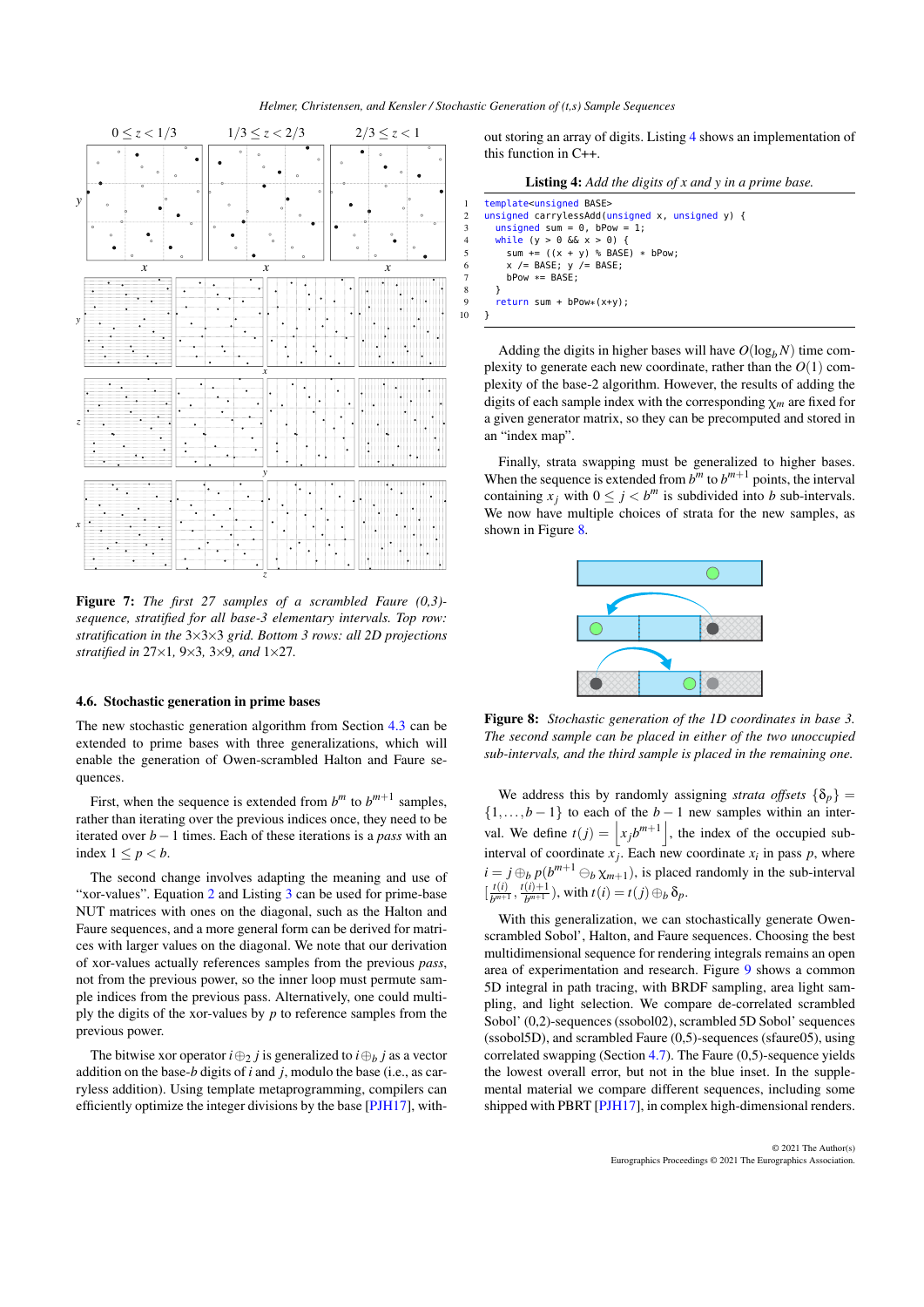*Helmer, Christensen, and Kensler / Stochastic Generation of (t,s) Sample Sequences*

<span id="page-8-4"></span><span id="page-8-1"></span>

Figure 9: *A 5D scene from [\[Bit16;](#page-11-5) [VG95\]](#page-12-35) demonstrating multiple importance sampling with light selection, area light sampling, and BRDF sampling, rendered with path tracing in PBRT v3 [\[PJH17\]](#page-12-0). Both 5D sequences have lower RMS error than shuffled and scrambled (0,2)-sequences, with the stochastic Faure (0,5)-sequence performing the best overall. Differences from the reference image are amplified in the insets by*  $5 \times$  *(top row) and*  $20 \times$  *(bottom row).* 

#### <span id="page-8-0"></span>4.7. Correlated swapping

Keeping track of the shuffled strata offsets for each interval adds the most complexity to the base-2 algorithm. Inspired by Kensler's correlated shuffling [\[Ken13\]](#page-12-17), *correlated swapping* simplifies the process. While full Owen-scrambling independently assigns a strata offset to every new sample, correlated swapping uses the same strata offset for all the samples in a given pass and dimension. This is illustrated in Figure [10b,](#page-8-2) where  $\delta_1 = 1$  for samples 3-5, and  $\delta_2$ must be 2 for samples 5-8.

Different strata offsets are still used for each dimension, and the offsets are shuffled for each new power of the base. This simplification slightly reduces the randomness, but it is considerably more random than other scrambling techniques such as random digit scrambling [\[Mat98\]](#page-12-27), since the previous points may have been placed in differently offset sub-intervals. Unlike correlated shuffling, it does not improve the point distributions, but error on test

© 2021 The Author(s) Eurographics Proceedings © 2021 The Eurographics Association.

<span id="page-8-2"></span>

Figure 10: *Generating the 4th, 5th, and 6th coordinates in a base-3 sequence. In complete Owen-scrambling the strata offsets from earlier samples are chosen independently, while correlated swapping uses the same offsets.*

integrals is unaffected, and the error differences we observed in renders were minor (typically a 2% difference in RMS error), with neither swapping method consistently better than the other.

Table [3](#page-8-3) compares the performance of our stochastic generation with two other methods for generating a scrambled Faure  $(0,5)$ -sequence. We use the libseq [\[FK01\]](#page-12-32) library for lazy permutation trees, and we use Burley's implementation of base-5 Owenscrambling [\[Bur20\]](#page-12-13) that hashes each base-*b* digit, with the hash randomized by more significant digits.

<span id="page-8-3"></span>Table 3: *Single-threaded performance of generating 3125 samples of a scrambled Faure (0,5)-sequence, measured on a 2.9 GHz Intel Core i7 (average time over 1024 runs). Memory and time for lazy permutation trees were measured using the libseq library [\[FK01\]](#page-12-32)*.

|                                  |                     | memory usage |          |
|----------------------------------|---------------------|--------------|----------|
| algorithm                        | time (samples/sec)  | per sequence | constant |
| Stateless permutations [Bur20]   | $3.3$ ms $(0.95M)$  | $<$ 1 KB     | $<$ 1 KB |
| Lazy permutation trees [FK02]    | $1.06$ ms $(2.9M)$  | $~266$ KB    | $<$ 1 KB |
| Stochastic generation (ours)     |                     |              |          |
| no map, uncorrelated swapping    | $0.53$ ms $(5.9M)$  | 138 KB       | $<$ 1 KB |
| index map, uncorrelated swapping | $0.39$ ms $(8M)$    | 138 KB       | 62 KB    |
| no map, correlated swapping      | $0.23$ ms $(13.4M)$ | 125 KB       | $<$ 1 KB |
| index map, correlated swapping   | $0.08$ ms $(39.5M)$ | 125 KB       | 62 KB    |

Even without index mapping or correlated swapping, stochastic generation is the fastest technique. With both it is over an order of magnitude faster than either hashing or lazy permutation trees. A general implementation of prime base sequences with correlated swapping is provided in our supplemental code, as well as xorvalues for some Faure sequences.

#### 5. Application and variants

We now discuss the application of these sequences to rendering.

# 5.1. Best-candidate sampling

In addition to the improved performance and simplicity of stochastic generation, the approach of stratified sampling allows for optimization of the point sequences. Inspired by the pmj02bn sequences [\[CKK18\]](#page-12-5), we can generate multiple candidates in the valid strata and choose the candidate with the highest minimum distance from previous points [\[Mit91\]](#page-12-20). This allows us to generate ssobol02bn sequences, shalton23bn sequences, or Faure-bn sequences such as the sfaure03bn sequence in Figure [1c.](#page-0-1) The unscrambled Halton 2,3 sequence has good point spacing, however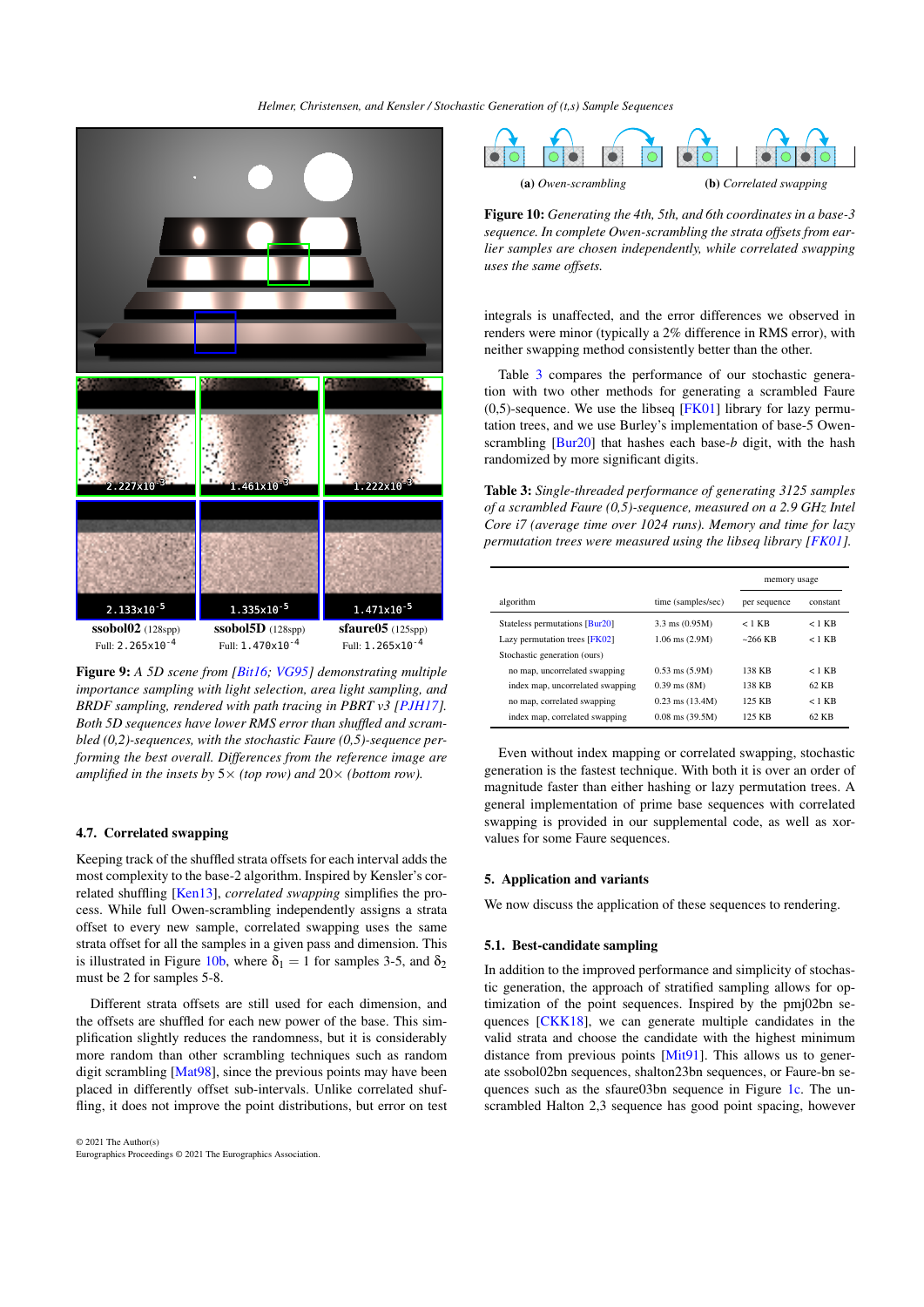<span id="page-9-3"></span>higher dimensions have poor correlations, and scrambling is necessary. Best-candidate sampling allows for a new trade-off between those properties, as shown in Figure [11](#page-9-0) and in the supplemental materials.

<span id="page-9-0"></span>

Figure 11: *Comparison of Halton 2,3 sequences generated with different scrambling methods. Scrambling breaks apart correlations between higher dimensions (see the supplemental materials), but samples can end up closer together; best-candidate samples improve the spacing.*

Figure [12](#page-9-1) compares stochastic Sobol' (0,2)-sequences with and without best-candidates for disk light sampling. In this scene, bestcandidate samples reduce error across all tested sample counts. Figure [13](#page-9-2) compares the sequences on simple test integrals and finds that best-candidate samples are helpful on symmetric integrals, but slightly harmful on the asymmetric Gaussian integral. We find, similar to Christensen et al. [\[CKK18\]](#page-12-5), that the spectral properties of these sequences are not improved, and more investigation is needed to determine when best-candidate samples are useful.

<span id="page-9-1"></span>

Figure 12: *A scene with a disk area light path-traced at 16spp in PBRT v3. The ssobol02bn sequence has a lower RMS error in the full image, in the unoccluded area, and in the penumbra. Differences from the reference image are amplified in the insets by* 20× *(top row) and* 5× *(bottom row).*

<span id="page-9-2"></span>

Figure 13: *Comparison of average integration error for the stochastic Sobol' (0,2)-sequence, with and without best-candidate sampling, for 256 independently generated sequences. Bestcandidate sampling has lower error on symmetric integrals (bottom row) for most N* ≤ 32 *and higher error integrating the asymmetric Gaussian function. Asymptotic convergence (slope) is unaffected.*

## 5.2. Decorrelation of sequences

Although (*t*,*s*)-sequences have better asymptotic convergence on integrals than uniform random sampling, high *t* values can have worse error for practical sample counts. Christensen et al. [\[CFS\\*18\]](#page-12-2) observed this for pairs of higher dimensions of the Sobol' sequence. The Owen-scrambled Halton sequence does not have detrimental correlations in higher dimensions, but still degenerates quickly to purely random sampling even for adjacent dimensions. Scrambled Faure sequences have finite dimensionality, and a highbase Faure sequence takes too many samples to fill up the high dimensional space.

These reasons favor using juxtapositions of lower-dimensional sequences, rather than one high-dimensional sequence per pixel. However, juxtaposing lower dimensional (*t*,*s*)-sequences results in such harmful correlations between dimensions, as shown in Figure [14a,](#page-10-0) that the integral may never converge to the correct value. Instead, sequences need to be decorrelated and then juxtaposed, a technique known as *padding*. At the same time, we want to maintain desirable progressive qualities of the sequence, such as optimized minimum distances. In this section, we describe two progressive decorrelation techniques.

Faure-Tezuka scrambling [\[FT02\]](#page-12-36) progressively shuffles sample indices by scrambling the generator matrices. Given a set of generator matrices  $\{C^{(k)} | k \in S\}$ , we can multiply all generator matrices by one NUT scrambling matrix X, such that the generator matrices become  $\{C^{(0)}X, C^{(1)}X, \ldots, C^{(s-1)}X\}$ . Sequences can be partially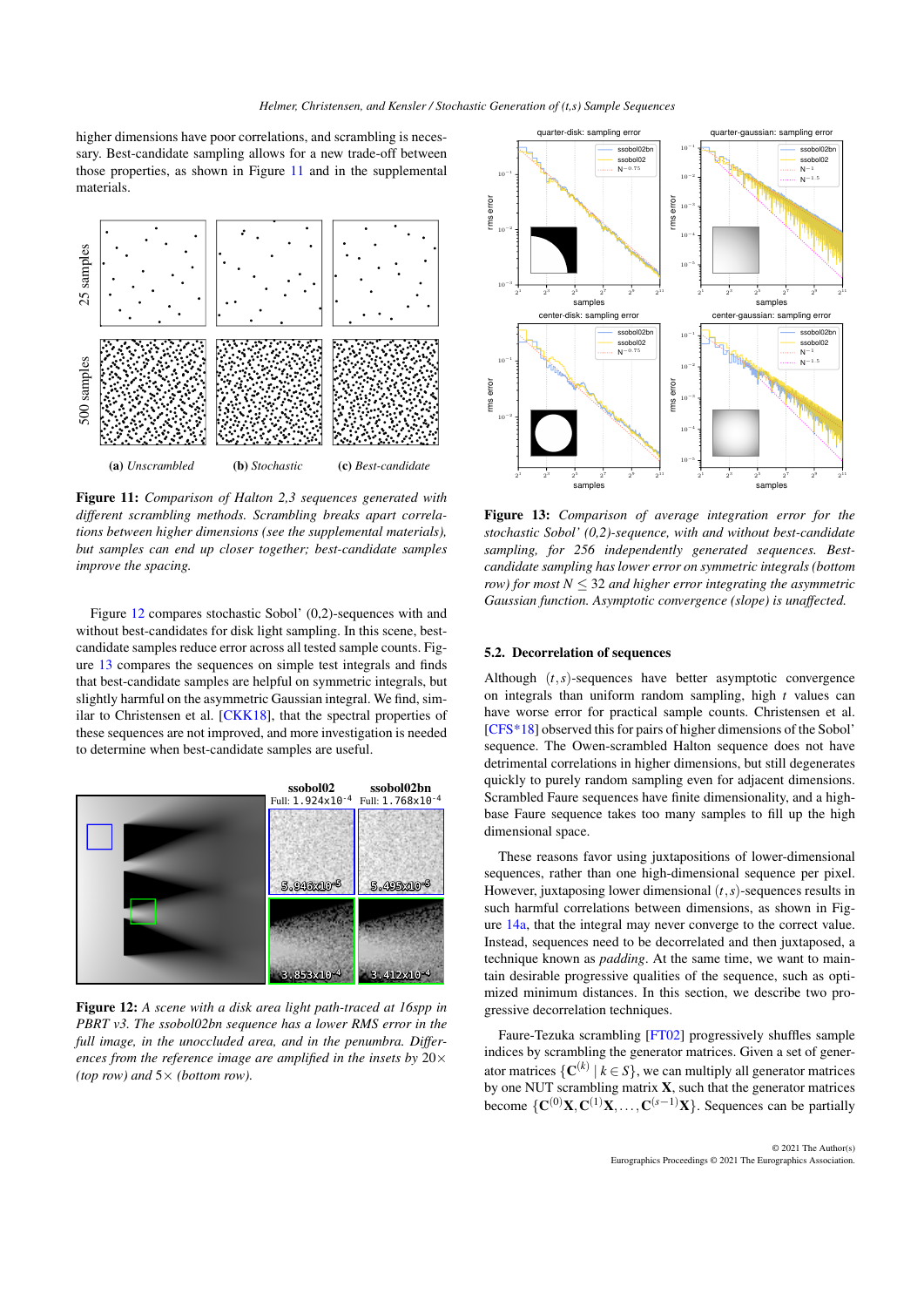<span id="page-10-3"></span><span id="page-10-0"></span>

Figure 14: *Juxtapositions of two 1D sequences generated with Listing [1](#page-3-2) and different types of shuffling.*

decorrelated with random NUT scrambling matrices. NUT scrambling matrices preserve any power-of-*b* prefix of the samples, maintaining progressive qualities. The full progressive shuffling we will describe is better for padding multiple dimensions in path tracing, but Faure-Tezuka scrambling may be sufficient in other situations.

Some scrambling matrices also have interesting properties. The generation of pmj02 sequences as described by Christensen et al. [\[CKK18\]](#page-12-5) corresponds to a particular type of scrambling matrix. In the supplemental material we give a construction of pmj02 sequences using generator matrices [\[HP11\]](#page-12-37).

Faure and Tezuka also proposed more extensive decorrelation by randomly permuting disjoint subsequences. This is equivalent to Owen-scrambling the sample indices within the array, maintaining progressive stratification properties, and it can also be done efficiently with hashing in base 2 [\[Bur20\]](#page-12-13).

However, this breaks progressively optimized point qualities. We address this with a new progressive shuffling that has equivalent decorrelation. For a base-2 sequence of only two samples, swapping the first two samples is unnecessary. Similarly, for sequences of length  $N = 4$ , there is no added decorrelation from swapping the initial two points with the latter two. Full decorrelation can be achieved by randomly swapping only the third and the fourth point. These observations were also made by Ahmed and Wonka [\[AW21\]](#page-11-3), who noted that scrambling the indices is partially redundant with scrambling the coordinates.

In general, when extending a sequence from  $b^m$  to  $b^{m+1}$  points, we only need to shuffle within each pass of  $b^m$  points, but the passes do not need to be shuffled with each other. We refer to this new technique as *full progressive* shuffling, shown in Figure [15.](#page-10-1) This technique also preserves any power-of-*b* prefix of samples from the original sequence. Figure [14](#page-10-0) compares the decorrelation of full progressive shuffling with no shuffling and Faure-Tezuka scrambling.

<span id="page-10-1"></span>

Figure 15: *Base-2 progressive shuffling of sample indices, with arrows representing potential permutations of samples. Full progressive shuffling will randomly decide every permutation independently.*

© 2021 The Author(s) Eurographics Proceedings © 2021 The Eurographics Association.

Progressive shuffling can be performed during stochastic generation using a lookup table. The order of new points is shuffled for each extension of the sequence. When a new point is generated, the lookup table will store its actual index at the location of the original unpermuted index, and when we reference a previous point to swap from, we find its permuted index using the lookup table. Progressive shuffling can also be done during rendering by storing shuffled index arrays separately from the original sequences, allowing a renderer to effectively multiply the number of available sequences with an additional array lookup per sample.

#### 5.3. Stateless stochastic generation

Our algorithm can also be recast in a stateless implementation, trading computation time to eliminate the need to store previous samples. In the sequential algorithm, each coordinate for a sample depends on only two dynamic values: a uniformly distributed random number, and the coordinate (in the same dimension) for a previous sample. The computation of the coordinates for the different dimensions is separable.

Instead of a sequential random number generator, we can use one that hashes the current sample index and dimension together with a seed value, as in Kensler's randfloat () function [\[Ken13\]](#page-12-17) or an alternative [\[JO20\]](#page-12-38). This lets us repeatably and deterministically reproduce the random number for a given sample and dimension at any time without the need to traverse the whole random number sequence. The coordinate of the previous sample, and the sample that one depends on, can then be regenerated recursively, all the way back to the first sample; see Figure [16.](#page-10-2) We provide an implementation of this stateless recursive algorithm for the Owen-scrambled Sobol' (0,2)-sequence in Listing [5.](#page-11-6)



<span id="page-10-2"></span>Figure 16: *Stateless generation of the 8th y-coordinate of the Sobol'* (0,2)*-sequence. The coordinates of the 3rd, 2nd, and 1st points are recursively generated.*

This recursive algorithm can also be implemented as a backwards iteration, generating the random value for each coordinate and then dividing (or right shifting) to "carry" it to the earlier coordinate, which reduces the memory complexity from  $O(\log n)$  to  $O(1)$ . An iterative C++ implementation is provided in the supplemental code. The iterative implementation generates 65536 samples of a scrambled Sobol' (0,2)-sequence in 6.75ms, at 9.7M samples/second.

While this is slower than hashing, it allows a renderer to make new tradeoffs between memory, speed, and quality. A renderer can store a smaller precomputed table of samples, perhaps with bestcandidates, and stateless generation could extend to higher sample counts if necessary. This is similar to the suggestion of Matoušek [\[Mat98\]](#page-12-27) for memory-constrained Owen-scrambling. However our backwards algorithm uses  $O(\log \frac{n}{k})$  time to query an arbitrary coordinate, where  $k$  is the size of the precomputed table, avoiding the  $O(log n)$  for digital matrix multiplication. This stateless algorithm is also trivially parallelizable, as every sample can be generated independently.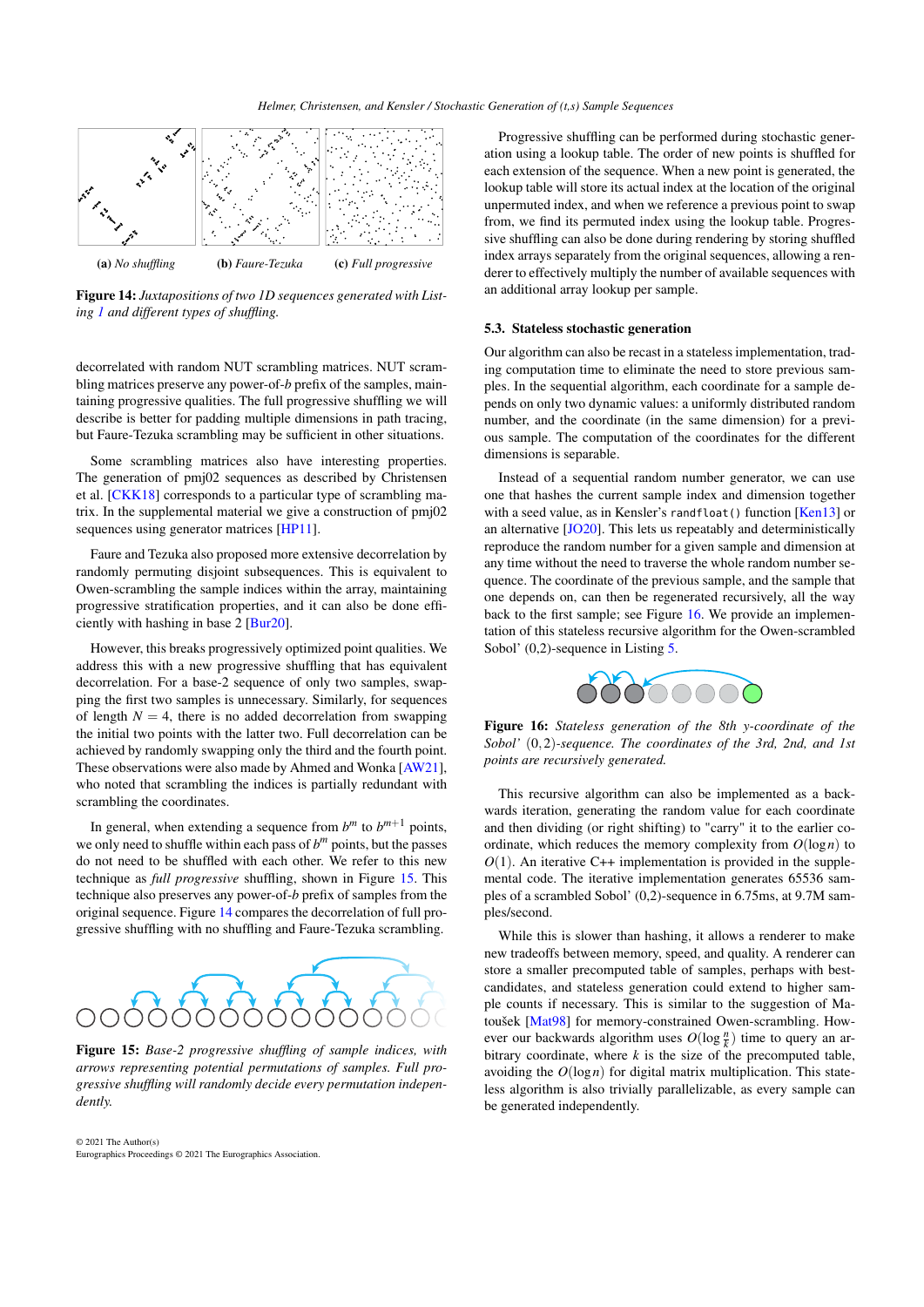<span id="page-11-8"></span><span id="page-11-6"></span>Listing 5: *Stateless generation of one dimension of a single Owenscrambled Sobol' (0,2) sample in C++.*

```
1 double hashToRnd(uint32_t idx, uint32_t seed); // See [Ken13] Lst 4
 2 double getSobol02Stateless(int idx, int dim, uint32_t seed) {
 3 static uint32<sub>-</sub>t xors[2][30] =
 4 {{0}, // First dimension special case, xor-values all zero.
            5 {0x00000000, 0x00000001, 0x00000001, 0x00000007, 0x00000001,
 6 0x00000013, 0x00000015, 0x0000007f, 0x00000001, 0x00000103,
 7 0x00000105, 0x0000070f, 0x00000111, 0x00001333, 0x00001555,
 8 0x00007fff, 0x00000001, 0x00010003, 0x00010005, 0x0007000f,
9 0x00010011, 0x00130033, 0x00150055, 0x007f00ff, 0x00010101<br>10 0x01030303, 0x01050505, 0x070f0f0f, 0x01111111, 0x13333333
             10 0x01030303, 0x01050505, 0x070f0f0f, 0x01111111, 0x13333333}};
11 // Base case, return first randomly placed point
12 if (!idx)
13 return hashToRnd(dim, seed);
14 // Determine stratum size and place in previous strata.<br>15 int logN = \frac{getMSB(idx)}{x} // (Right-most bit is numbered
15 int logN = getMSB(idx); // (Right-most bit is numbered zero)<br>16 int prevLen = 1 \ll logN:
16 int prevLen = 1 << logN;<br>17 int nstrata = prevLen *17 int nStrata = prevLen * 2;<br>18 int i = idx - prevLen:
        int i = i dx - prevLen;19 // Recursively get stratum of previous sample.
20 int prevStratum =<br>21 aet Sobol02State21 getSobol02Stateless(i^xors[dim][logN], dim, seed) * nStrata;<br>22 // Generate new sample in adiacent stratum.
22 // Generate new sample in adjacent s<br>23 return ((prevStratum^1) + hashToRnd
     return ((prevStratum^1) + hashToRnd(idx*2+dim, seed)) / nStrata;<br>}
```
## <span id="page-11-0"></span>6. Optimization of sample positions

24 }

The simplicity and continuous formulation of our technique opens the door to new optimizations of stratified sample sequences. Although the strata swapping is discontinuous, the location of samples is locally differentiable with respect to each random number, which means that sequences can be optimized using subgradient descent algorithms. As an experiment, we implemented a stochastic Sobol' (0,2)-sequence in Python with the JAX auto-differentiation library and optimized it using Adam [\[KB17\]](#page-12-39). Our loss function *L* optimizes progressive minimum distances across all sample counts:

$$
L = -\sum_{i=2}^{n} \log(\min\_{\text{dist}}(i)) * (\log(i) - \log(i-1)),
$$

where min  $dist(i)$  is the minimum toroidal distance between any of the first *i* points. Conceptually, this is minimizing the area above the curve on a log-log plot of distances vs. number of points.

This optimization will frequently settle on regular structures similar to rank-1 lattices at  $N = 8$  and  $N = 32$ , even when the optimized sequence is much longer. Figure [17](#page-11-7) shows the first 128 points of one of these sequences. At 8 and 32 points, the minimum distances are 0.354 and 0.167, nearly identical to the optimal matrix constructions of point sets found by Grünschloß et al. [\[GHSK08\]](#page-12-40).

<span id="page-11-7"></span>

|  |             | <b></b><br>.<br>$\bullet$                                                              | a Maria ya T<br>.<br>it ku                                                                                                                                                           |
|--|-------------|----------------------------------------------------------------------------------------|--------------------------------------------------------------------------------------------------------------------------------------------------------------------------------------|
|  | ٠<br>٠      | $\bullet$<br>$\cdot$<br><b>Carter</b>                                                  | $\parallel$<br>$\bullet$<br>$\mathcal{L}_{\mathcal{A}}$<br>$\cdot$ .<br>$\sim 100$ km s $^{-1}$<br>$\mathcal{O}(\mathcal{O}_\mathcal{O})$ .                                          |
|  | ٠           | <b>The College College</b><br>٠<br>٠<br>$\sim$ $\sim$<br>٠                             | in gir<br>٠<br>$\cdot$<br>$\cdot$<br>÷.<br>٠<br>i Pravil<br>٠<br><b>Contract</b><br>$\mathcal{L}^{\text{max}}$ . The $\mathcal{L}^{\text{max}}$<br>$\cdot$                           |
|  | ٠<br>۰<br>٠ | <b>TAN</b><br><b>Contract</b><br>$\mathcal{N}_{\mathcal{A}}$<br>$\ddotsc$<br>$\cdot$ . | $\parallel$<br>. <u>.</u><br>$\cdot$ .<br>$\bullet$<br>$\mathcal{L}^{\text{max}}_{\text{max}}$<br>$\bullet$<br>٠.<br>$\ddot{\phantom{1}}$<br>$\bullet$<br>٠<br>i eta<br>.<br>$\cdot$ |
|  |             | $\cdot$ .<br>٠<br><b>Contract</b>                                                      | ٠<br>$\cdot$<br>$\ddot{\phantom{a}}$<br>in a control<br>٠<br>$\cdots$<br>$\cdots$<br>. .                                                                                             |

Figure 17: *A Sobol' (0,2)-sequence optimized for minimum point distances using the Adam optimizer.*

The optimization does not generate regular structures or fully optimal distances at higher *N*, but the distances still improve considerably over best-candidate samples. The regular structure (at low sample counts) may be undesirable for rendering. Either way, this example demonstrates the viability of this optimization approach.

Penalizing regularity with arbitrary-edge discrepancy [\[DEM96\]](#page-12-41) may improve distributions for rendering.

For higher sample counts, global gradient descent can be unstable due to the discontinuities and acceptance of every move. Our current work in progress using simulated annealing with Ahmed and Wonka's formulation of blue-noise [\[AW21\]](#page-11-3) produces sequences with improved spectra across multiple sample counts.

Beyond optimization, it may be worthwhile to design new QMC constructions tailored specifically to rendering. Christensen et al.  $[CKK18]$  shuffle  $(0,2)$ -sequences together to get sequences that are jittered in 3D, 4D, or 5D. Generator matrix constructions for these sequences should be possible, and they may perform better than a Sobol' sequence for common rendering integrals. Since our technique allows for sequences that have not been thoroughly explored in rendering, such as Owen-scrambled Halton and Faure sequences, there is also new opportunity for investigation into choosing the best sequences for a given render.

# 7. Conclusion

The main contribution of this paper is a new stochastic approach to generating Owen-scrambled sequences. This technique connects randomized QMC sequences with stratified sampling. Stochastic generation is faster and easier to implement, provides a differentiable parameterization of Owen-scrambled sequences, and extends state-of-the-art stratified sample sequences to higher dimensions. We have also discussed methods to apply these sequences to rendering and to further improve the quality of these sequences through best-candidate sampling or optimization. Our hope is that these techniques are immediately useful to rendering practitioners and provide a stepping stone to further research of multidimensional sample sequences.

#### Acknowledgements

We want to thank our anonymous peer reviewers for their helpful feedback. We would also like to thank the RenderMan team at Pixar and the Scout simulation team at Amazon. Andrew Helmer would like to thank his brother Edmund for reviewing an early draft of the paper. And finally, we would like to give a special thanks to our partners/wives for supporting the work on this research, especially while being stuck at home for the past year.

#### References

- <span id="page-11-1"></span>[AKI10] ATANASSOV, E., KARAIVANOVA, A., and IVANOVSKA, S. "Tuning the generation of Sobol sequence with Owen scrambling". *Large-Scale Scientific Computing*. Springer, 2010, 459–466 [3.](#page-2-6)
- <span id="page-11-2"></span>[APC\*16] AHMED, A., PERRIER, H., COEURJOLLY, D., et al. "Lowdiscrepancy blue noise sampling". *ACM Transactions on Graphics (Proc. SIGGRAPH Asia)* 35.6 (2016) [3.](#page-2-6)
- <span id="page-11-3"></span>[AW21] AHMED, A. and WONKA, P. "Optimizing dyadic nets". *ACM Transactions on Graphics (Proc. SIGGRAPH)* 40.4 (2021). (To appear.) [3,](#page-2-6) [11,](#page-10-3) [12.](#page-11-8)
- <span id="page-11-4"></span>[BF88] BRATLEY, P. and FOX, B. "Algorithm 659: implementing Sobol's quasirandom sequence generator". *ACM Transactions on Mathematical Software* 14.1 (1988), 88–100 [5.](#page-4-3)
- <span id="page-11-5"></span>[Bit16] BITTERLI, B. *Rendering Resources*. https://benedikt-bitterli.me/ resources/. 2016 [9.](#page-8-4)